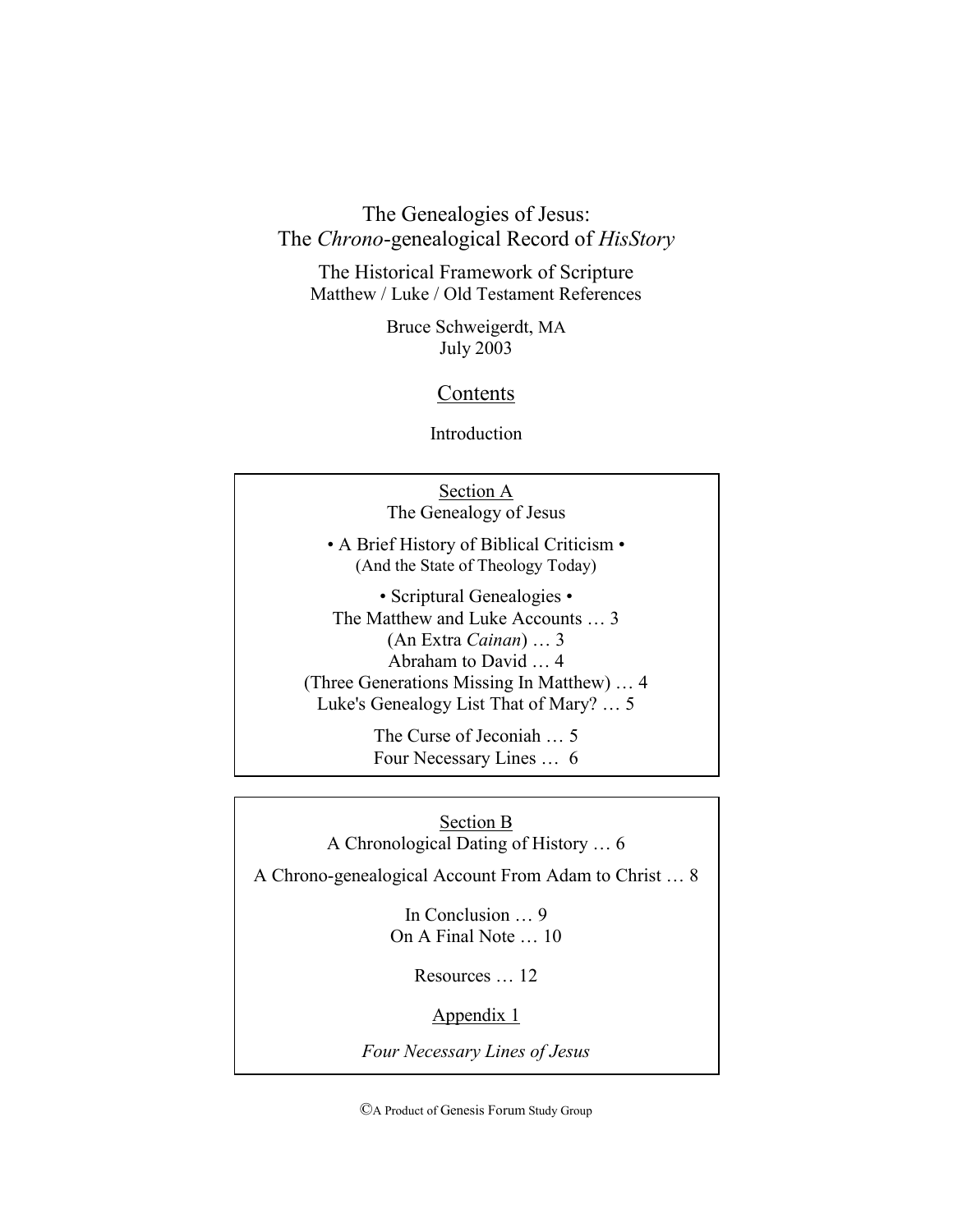# The Genealogies of Jesus: The *Chrono*-genealogical Record of *HisStory*

The Historical Framework of Scripture Matthew / Luke / Old Testament References

> Bruce Schweigerdt, MA July 2003

"It is said that not a shred of evidence for the historicity of Moses" exists. That may be so, if we are to regard potsherds as being more significant and more reliable then the memory of a whole people, or written records of immemorial antiquity."

— C. Roth

| "How fruitful are the seeming barren places of Scripture." |
|------------------------------------------------------------|
| — Thomas Fuller                                            |

The controversy and resulting confusion over origins (the Creation/Evolution conflict) and the age of the Earth and Universe is more to do with a proper understanding of history then whether or not Evolution and/or Creation studies are scientific. The study of history provides a *context* for all things, whereas serious science is a discipline strictly devoted to the study of natural phenomena, and the function of things.

With the course of time as a context, a chart of history can be constructed, and has been handed down to us in the genealogies that are included in the Old Testament and the Gospels of Matthew and Luke. These genealogies, when considered within the purview of Scripture, are fully consistent, concise and complete, and provide a direct lineal linkage from Adam to Christ.

These genealogies have come under intense attack over the past three centuries to the point where most theologians of note — as well as many church leaders — claim that they are not consistent, they are incomplete, and they can't be depended on as an actual lineage of the Messiah*; and biblical genealogies certainly can't be used to calculate a chronology of history!* With such teaching within the Church, and the constant attacks on the Bible by skeptics in the larger society, most Christians have lost an understanding of God's work throughout history, studying particular events and teachings of the Scripture in isolation, but missing the whole of God's message within a historical context.

The fundamental purpose of Scripture is the Gospel Message, the *living* narration of a *living* God in *living* relationship with *living* people. We can reasonably refer to this account as *HisStory*, providing the normally sterile flow of history the thread and texture to make it interesting and meaningful. And in the process, by using the embedded chronological information contained within the genealogy lists of the Old Testament a complete and concise universal timeline can be rendered, one which provides a contextual *framework* and which refutes entirely the notion of a universe that is billions of years old, a cultural myth which has been so widely promulgated throughout our society.

Section A

The Genealogy of Jesus

• A Brief History of Biblical Criticism • (And the State of Theology Today)

The notion of a historical timeline first millions, then billions of years in scale was formulated during the nineteenth century through the work of British thinkers James Hutton and Charles Lyell. These two Bible antagonists were passionate in their attacks on the account of the Genesis Flood eventually developing an idea which became known as *Uniformitarianism*. Instead of the Bible account of God's wrath and judgment on the World, destroying all in a cataclysmic event, saving only those onboard the *Ark* of Salvation, Hutton and Lyell claimed that all geological features of the earth, the mountain heights, the ocean depths, the wide rivers and deep canyons, and all fossil remains, were the result of a slow and gradual process over millions of years. The cliché they employed in furthering this simplistic notion was *"The present is key to the past."*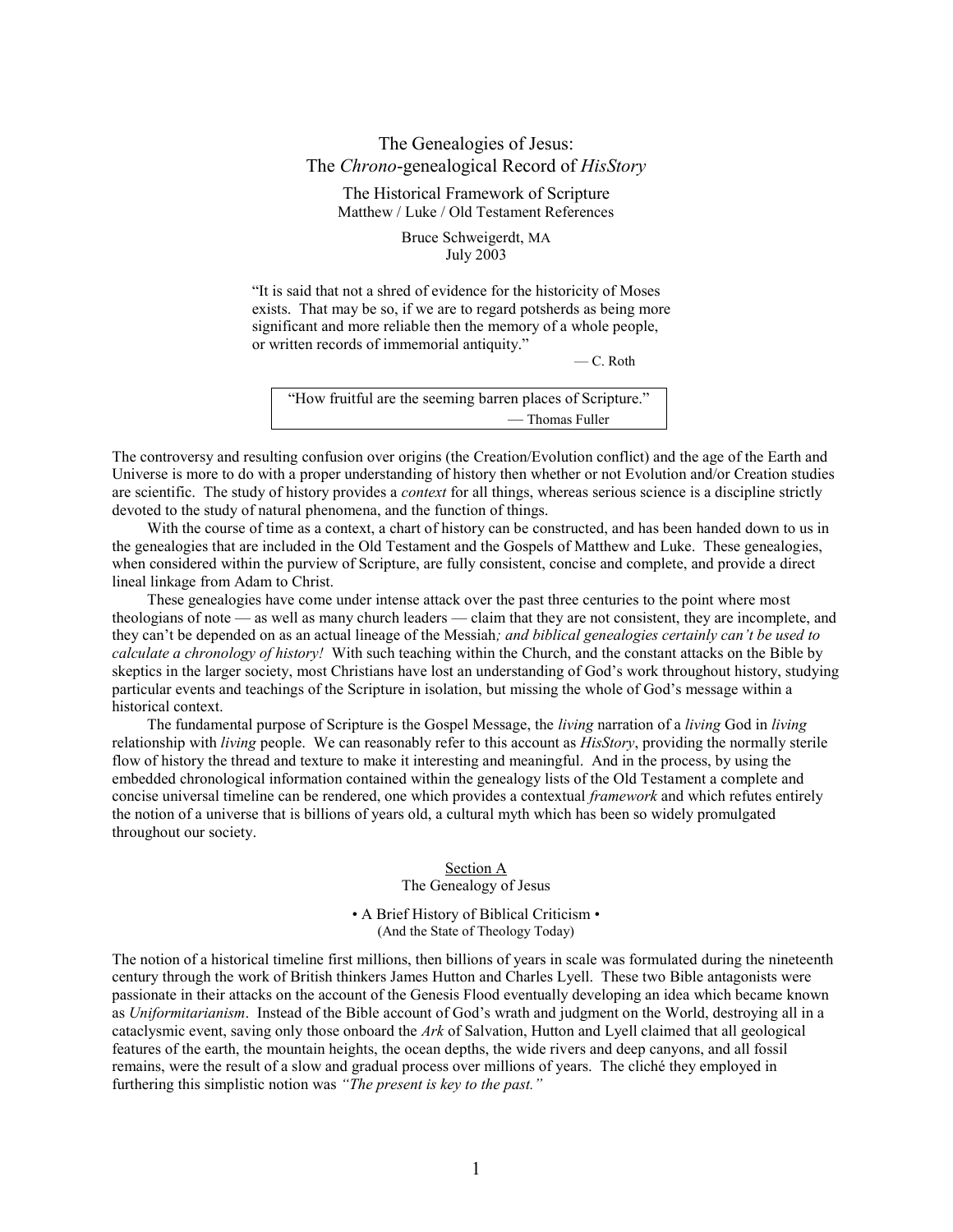Three decades after Lyell's Uniformitarianism, another Bible skeptic — and seminary graduate — named Charles Darwin used the notion as the foundation for his work, *On the Origin of Species by Means of Natural Selection….* Darwin's idea of slow and gradual Evolution required vast amounts of time, first millions, then billions of years in order for life to develop from a natural process (with no need of a Creator) to its present state of life on earth. These men — Hutton, Lyell, and Darwin — were fervent in their desire to show that they (and the whole of Mankind) would never be judged for their sins. Indeed, in their minds, there really was no *One* transcendent to human experience that could judge Man for his actions.

The ideas of Hutton, Lyell and Darwin were a direct attack on the Bible's record of things as they happened, and subsequently a number of theologians felt obliged to enter the battle and defend God and His Word. In retrospect, this was a grievous mistake since by the time Darwin published his treatise (1859) most Bible teachers especially those in academia — had been compromised in their own faith concerning the veracity of Scripture. History shows that some highly regarded Bible scholars entered the fray with a dull Sword, a Shield of clay, and a Belt enamored of idealistic speculation.

Of the contemporary American theologians most influenced by this trend were Princeton's Charles Hodge and B. B. Warfield (circa 1820 - 1920). These two "defenders of biblical inerrancy" did arguably more than any others to compromise the historicity of the Bible, accomplishing this largely through dubious attacks on the genealogy of Jesus.

The teachings of Hodge and Warfield, in turn, generated further scholarship that attempted to show how one could believe in Messiah (Christ) and His Word devoid of a firm historical context. In this way it was felt that one could be a Bible-believing Christian, and at the same time retain intellectual standing in the academic community.

Indeed, holding to the view that the biblical genealogies/chronologies are relatively insignificant, one could even be a fundamentalist/evangelical Christian without succumbing to charges of being ignorant, old fashioned, intolerant, and worst of all, *unscientific!* For by the early twentieth century Uniformitarian Naturalism (i.e., Evolution) had captured and claimed science as its own.

Here Warfield forcefully attacks the linear chrono-genealogical record of the Old Testament directly, and in the process lays a foundation for subsequent theistic evolution models:

[N]othing can be clearer than that it is precarious in the highest degree to draw chronological inferences from genealogical tables.… But for the whole space of time before Abraham, we are dependent entirely on inferences drawn from the genealogies recorded in the fifth and eleventh chapters of Genesis*. And if the Scriptural genealogies supply no solid basis for chronological inferences*, it is clear that we are left without Scriptural data for forming an estimate of the duration of these ages. *For aught we know they may have been an immense length*…

In particular, it is clear that the genealogical purposes for which the genealogies were given, *did not require a complete record* of all the generations through which the descent of the persons to whom they are assigned runs; but only an adequate indication of the particular line through which the descent in question comes. Accordingly it is found on examination that *the genealogies of Scripture are freely compressed for all sorts of purposes*; and that it can seldom be confidently affirmed that they contain a complete record of the whole series of generations, while it is often obvious that *a very large number are omitted*. There is no reason inherent in the nature of the Scriptural genealogies why a genealogy of *ten recorded* links, as each of those in Genesis v. and xi. is, *may not represent an actual descent of a hundred or a thousand or ten thousand links*. (*Biblical and Theological Studies*, pp.240-241, emphasis added)

The situation today — at the dawning of the new millennium — is such that most Bible teachers in our colleges and seminaries, as well as most pastors of local congregations having been educated in these institutions, hold, as Warfield did, to a compromise of the Scripture, manifest initially in assertions of gaps in the genealogies/chronologies, then in a belief in a local Genesis flood, then any number of explanations to compromise the six days of Creation, then to explanations of miracles as natural phenomena….

The purpose of this study is to show the believer in Christ that He is not just the enigmatic Savior who appeared on Earth some 2,000 years ago devoid of a historical/chronological context, but is, in fact, the Messiah of God's Promise, by way of an account that is given in explicit linear detail from Genesis 1 to Luke chapter three. It will be shown herein that a literal direct linear rendering of the Messiah's genealogy is far more biblically consistent (and supportive) than allegorical versions based on lists that include innumerable gaps. With an understanding of Scripture based on a framework of historical chronology, events such as the numerous miracles, and major universal events such as *the* Creation and *the* Flood will once again have historical meaning with profound fundamental significance for the faith of the believer.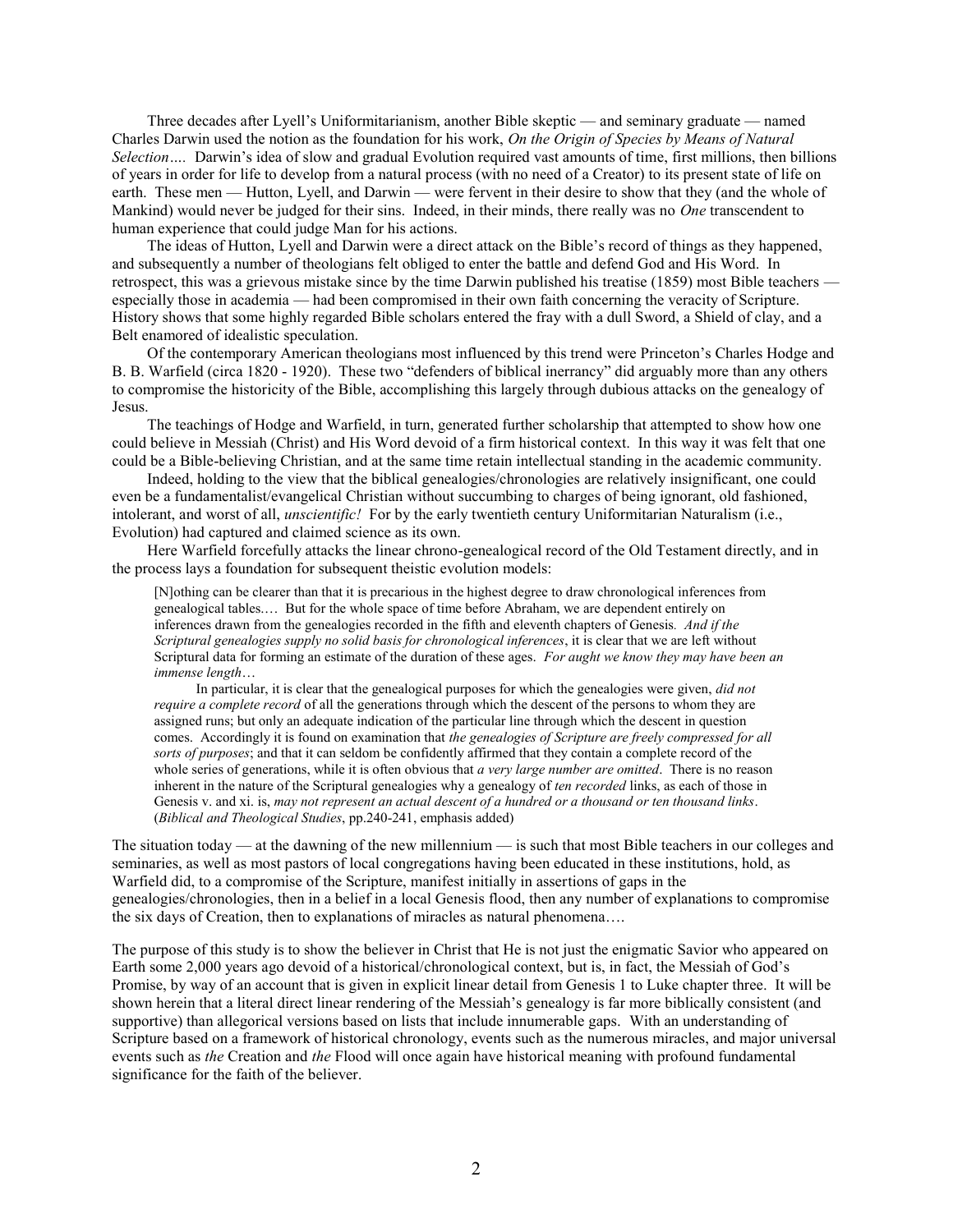# • Scriptural Genealogies • The Matthew and Luke Accounts

If we were to juxtapose the two genealogical lists of Matthew (chapter 1) and Luke (chapter 3), and spend time studying them together, and then go on to become familiar with some of the individuals named in the lists as given in their Old Testament accounts, we would be assured of a marvelously fascinating historical narrative. Indeed, to approach the Scripture with a lesser attitude is to risk missing the whole of the *HisStorical* account, as well as the Gospel Message itself.

With this in mind, it is first noticed that Matthew's account *descends* from Abraham through King David to Christ as is custom for a royal line. Luke's list does something entirely different, *ascending* from Christ back to the beginning at Adam, as a tree of human lineage generally does.

Recall that in *Matthew* God is saying to us, "Behold thy King" (from Zechariah 9:9); in *Mark* He says of Christ, "Behold My Servant" (from Isaiah 40:11); in *Luke* He proclaims, "Behold *The* Man" (from Zechariah 6:12); and in *John* He exhorts us to "Behold your God" (from Isaiah 40:9). Now a servant does not keep his genealogy (Mark), neither can God have one (John). It is a king who *must* present one (Matthew), and a Man who *should* possess one (Luke). Therefore it is that we have two recorded genealogies, and not more nor less than two.

The Old Testament contains a number of genealogical lists not all of which are meant to contribute to the lineage of the Messiah. The list of Cain's descendents in Genesis 4, those of Ishmael in Genesis 25, the lineage of Moses as given in Exodus 6, and most of the name lists in 1 Chronicles are examples of several such genealogies. In that regard, the distinguishing difference between such lists as these, and those of the Messianic/covenant line of Genesis 3:15 is the chronologies consistently associated with the latter. In other words, there are two distinct classes of genealogies included in Scripture. This is an extremely important point, and one which most Bible scholars fail to note. As Custance points out,

Only God could know precisely in which line (of many parallel lines available) the Messiah would arise. How, humanly speaking, would a writer, making his contribution to Scripture as the years rolled by, know whether he should or should not include a chronology? He could not know, of course, except by inspiration. And, if by inspiration, one might have expected that he would discern a distinction between the different parts of the record that he was being led to set down. He might therefore be inclined to append a note wherever he added a chronology, explaining why he did so on this occasion but not elsewhere. Yet none of the writers did. Such is the reticence of Scripture which often reveals as much by what it does not say as by what it does: which makes the study of Scripture so different from that of other books. (Pg. 5 of 27)

# (An Extra *Cainan*)

If we reverse Luke's list and begin at Adam, and then proceed through to Abraham where Matthew begins his genealogy, we note one name, Cainan (Luke 3:36), which does not appear in the original genealogy list found in Genesis 11:12-13. Here Salah, not Cainan, is the son of Arphaxad as Luke has it. Following the logical premise that the original list is the correct one, there has to be a reasonable explanation as to why this extra name appears (or is repeated) at this point in Luke's list.

The second *Cainan* does appear in the Genesis 11 manuscripts of the Septuagint (LXX) that were written long after Luke's Gospel, but the oldest LXX manuscripts do not have this extra Cainan. In fact, neither the Hebrew text, nor Josephus (Antiq. i,vi,4) has a Cainan listed as the son of Arphaxad.

At the time of Josephus the extra generation of Cainan was not in the LXX text that he used, otherwise he would have included it. When Jerome translated the Latin Vulgate in the 5th century, he did not use the LXX, but instead the original Hebrew text that did not include the extra Cainan. In fact, the earliest known extant copy of Luke, the papyrus codex of the Bodmer Collection (dated between 175 and 225 AD) omits the extra Cainan. Thus, the reading of Cainan in Luke 3:36 cannot be shown to exist before AD 225. ("Answers In Genesis," Cainan reference)

For those scholars who get it mixed up and view the puzzle from the wrong perspective, putting the problem in the Genesis account rather then in later transcriptions (not the earliest) of Luke, it is not difficult to see how they would then be confused about the *begat* sequencing in the genealogies. And in order to deal with that supposed problem ("ancestor of", rather than "father of," the true definition and intent of *begat*) the chronologies have to be marginalized (they are *parenthetical*, as Warfield would have it); and then *HisStory* ceases to be history but simply a compilation of names and events without any real chronological context!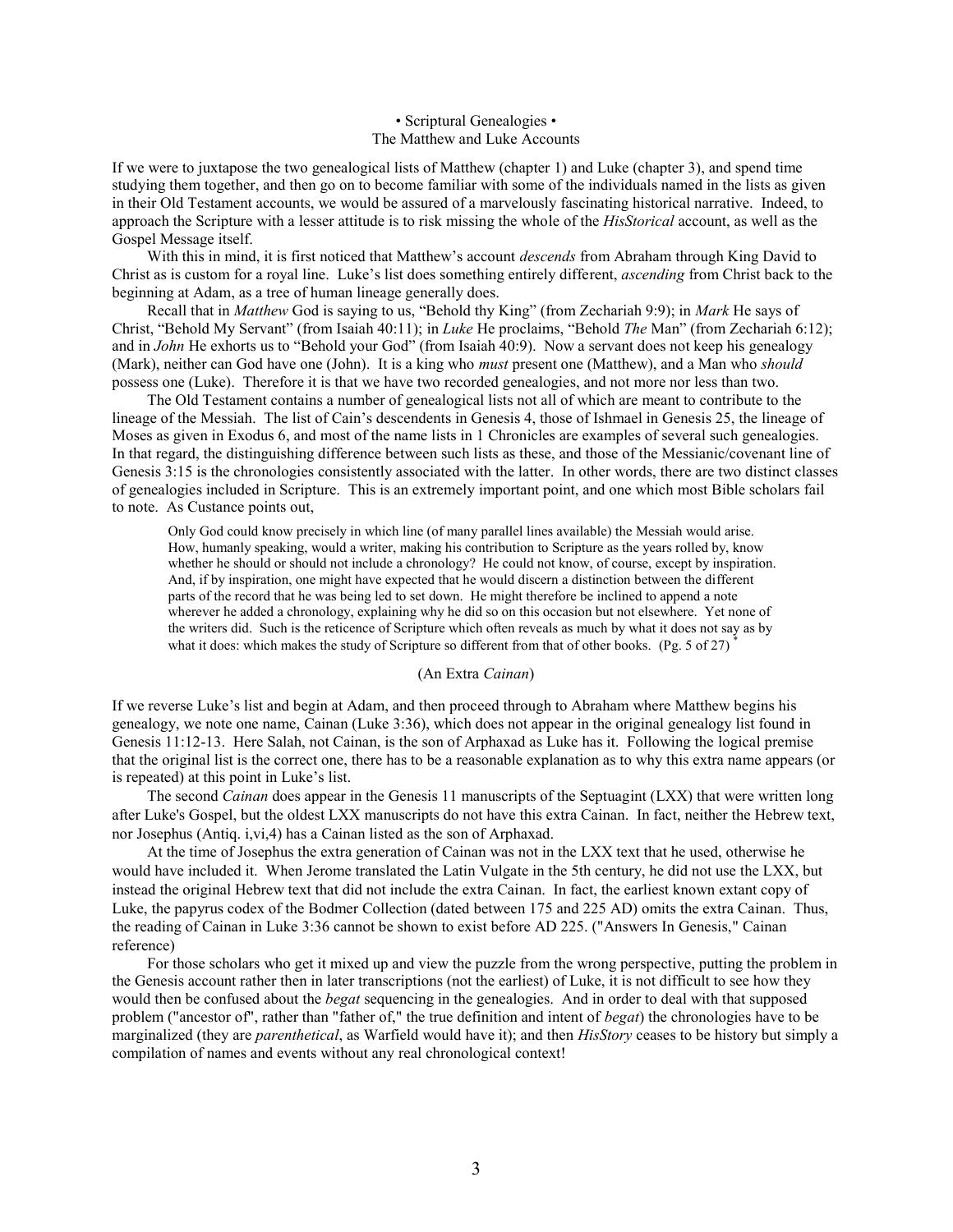# Abraham to David

Following both the Matthew and Luke lists from Abraham to David, there appear to be no challenges to the inspiration of the accounts as both genealogies are identical. This is not to suggest that the accounts of Abraham, Isaac, Jacob, Judah, and the rest are not rich with significance and meaning as can readily be seen by reading the details of their lives. However, since further comment on these individuals is not the purpose of this study, we shall resist the temptation to elaborate here.

Of significance however, is to note that at David, there are two of his sons named in Jesus' genealogy: *Solomon* in Matthew (1:6), and *Nathan* in Luke (3:31). The descendents of the two accounts are of different fathers, and therefore the names of the two lists are different (with the exception of the convergence at Salatiel and Zerubbabel which is accounted for in 1 Chronicles 3:17-19, and provides an interesting peek into the care taken in preserving the genealogies in spite of the conquest of Judah — cf. Nehemiah 7:5-65).

Since Matthew's account traces the legal line of kingly succession of the Messiah, and because we are able to study something of the lives of these kings and their rule in the Old Testament accounts, his genealogical list has a special didactic quality to it. Unfortunately, many students of the Scripture have not seen it in this light and consequently have missed the larger message contained therein.

#### (Three Generations Missing in Matthew)

In Matthew 1:8, Uzziah (named Azariah / Ozias in the Old Testament) is listed as the son of Jehoram. But when we return to the original Old Testament record we notice that Uzziah was actually the great-great grandson of Jehoram (Joram in the *KJV*), and we note that three generations (names) are missing (1 Chronicles 3:10-14).

This omission of three names has caused a great stir among theologians and others who should know better. It has led many to postulate from this observation that three names missing here surely must mean other names missing elsewhere, therefore the conclusion that there are numerous gaps in the genealogical records. By inference then, the entire genealogy of Matthew (and Luke) as well as the genealogies of Genesis, 1 Chronicles, and the Books of Kings are not actual direct-line generational lineages, but simply a series of names to somehow show that Christ did descend from the common ancestors, Adam, Abraham, David. Whole theologies (Theistic Evolution, Progressive Creationism, Day-Age Theories, liberal Christian movements in general) have largely been built on this notion. These theologies, in turn, have had a heavy impact on Christology during the past two centuries, even to the present.

It is thought that were such a *gap* presumption correct, it might then be possible to accommodate the millions and billions of years required by the pseudo-scientific model of Uniformitarian Evolution. Since this notion is inaccurate (but largely accepted non-the-less), the movements spawned by such thinking have led to a great deal of confusion when it comes to clearly understanding the historicity of Scripture.

Most students of the Bible readily recognize the names of Ahab and his notorious queen, Jezebel, and it is in the context of their wicked doings that the Jehoram-Uzziah drama is set. A considerable portion of the Old Testament book of 1 Kings (16:29 – 22:40) is devoted to Ahab's rule over the nation of Israel, and although he was never meant as a part of the Messianic line, his actions had a considerable impact upon the kings of Judah, the intended royal line (c.f. 1 Kings 11 and 12).

During the rule of Ahab and Jezebel over Israel, Jehoram ascended the throne of Judah and proceeded to marry one of Ahab's daughters, Athaliah (2 Kings 8:18 and 11). It was under her dreadful rule that the judgment of God, pronounced through Elijah against the line of Ahab and Jezebel (1 Kings 21), was fulfilled. These three names that are missing in Matthew — Ahaziah, Joash, and Amaziah — are kings of Judah who carried the cursed blood of Ahab in their veins. God commanded that because of Ahab's wickedness his entire family must be destroyed "unto the third and fourth generation" (2 Kings 9). The account of their demise is recorded in the book of 2 Kings, chapters 9 and 11.

In that regard, it is imperative that a distinction be rendered here: The three missing names in Matthew were not inadvertently *omitted*, they were rather *excluded* — expunged, if you will. In other words, these names which where faithfully recorded in the earlier records, were purposefully excluded in the Abramic/Davidic genealogy of the Messiah (Matthew 1).

There is a long tradition among the Jews in observing the practice of removing from all records the names of individuals who had brought shame upon themselves. God had warned that "whoso sinneth against Me, him will I blot out of My book" (Exodus 32:33), and this is reflected in Deuteronomy 9:14; 25:19; 29:20, and in 2 Kings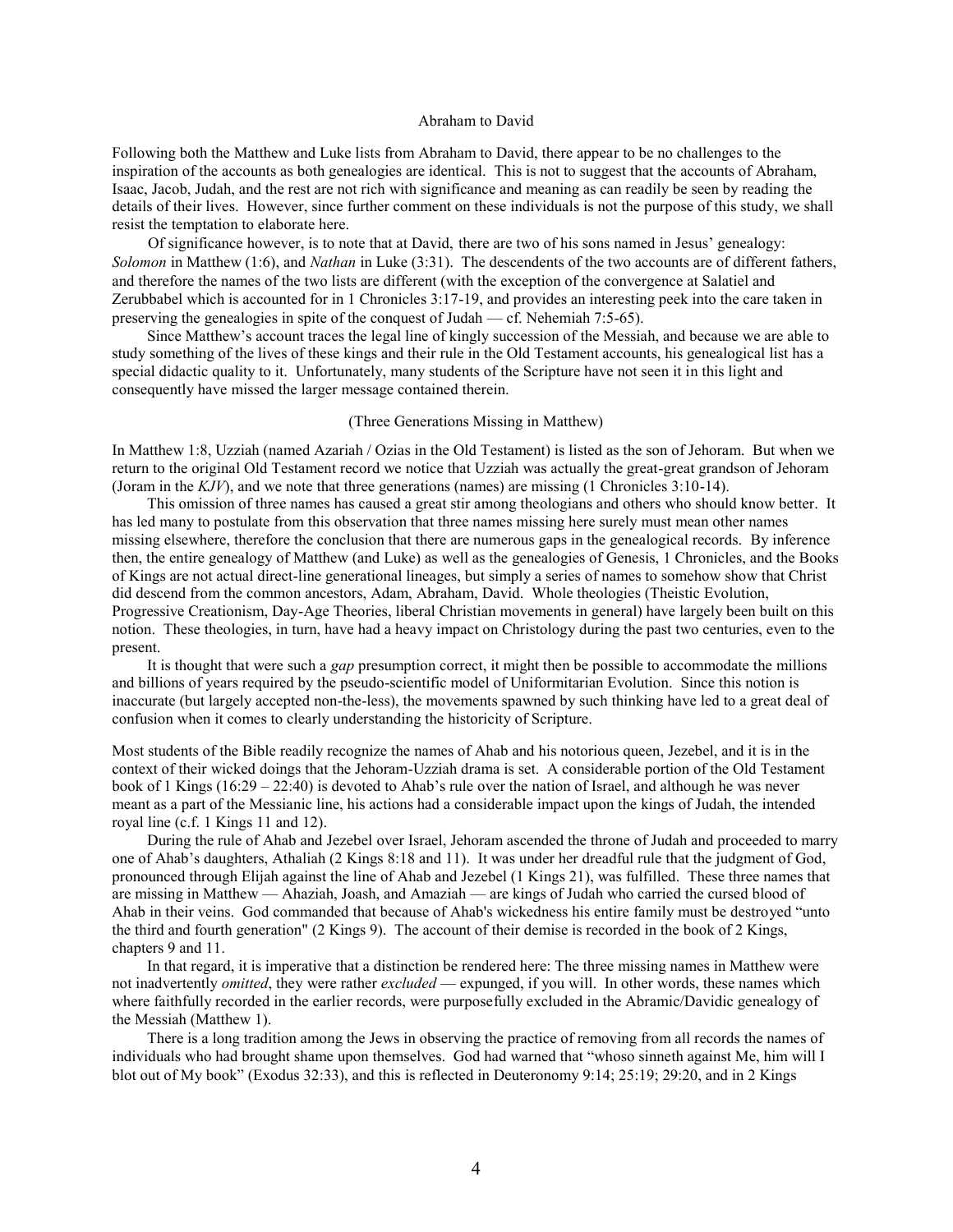14:27. And we see that in the genealogy which leads from Abraham to Christ, these three men — Ahaziah, Joash, and Amaziah —are blotted out as though they had never been born.

# Luke's Genealogical List That of Mary?

A logical question (and one most troubling apparently for some Bible scholars) is, Why is not Mary's name included in Luke's genealogy if, in fact, this list is of her lineage?

Among the Jews it was paramount that the Messiah be the legal descendent of David. Since Christ was born of a virgin, Joseph was his step-father. So, even though the legal line (and royal line through Solomon) came down through Joseph (and in a sense through Mary via Zerubbabel), Jesus was not Joseph's *physical* descendent (God was *the* Father).

Mary of course was the physical mother of Jesus, but not to be considered His legal progenitor. The legal line is established through the head of the household, in this case, Joseph. And when we realize that, according to Jewish custom, the man who married could claim his wife's father as his own, we then understand why Joseph, in a sense, had two fathers.

Our culture also recognizes this custom to a degree, only we make the distinction of saying "father-in-law," rather than simply "father" (cf. 1 Chronicles 2:31-35 for another example of this practice). This is precisely why Matthew notes Joseph's father as being Jacob (1:16), while Luke identifies Joseph's father as Heli (3:23), who was actually the father of Mary. And because the term "nominally" (or "as was supposed," as in "Jesus was known as the son of Joseph" — *LB*) is used in the Luke reference as the relationship between Jesus the "son," and Joseph the "father," it was recognized that Jesus was the son of Joseph legally, but not by natural progenation.

This represents a rather interesting *and inspiring* conundrum: The Messiah was to be of the Seed of David (in Revelation 22:16 He actually identifies Himself as the *root* and the *descendent* of David), and was also to be the King of kings, of the royal lineage (1 Timothy 6:15; Revelation 17:14; 19:16). Although God's judgment against the House of David was fulfilled in 2 Kings 8-14 — and shown in Matthew 1:7-9 (three missing generations) and 1 Chronicles 3:10-16, the legal line passed from Solomon to Joseph as faithfully recorded in those passages.

Jesus the Christ (Messiah) was the only one who could unite the royal House with the generational Seed since God was the Father, Mary the natural mother (human descent), and Joseph the "father" acknowledging the legal descent from David to Messiah. The Promised Savior is called at once "Son of God," "Son of Man," and "Son of David;" the Son of God by virtue of His conception by the Holy Spirit, the Son of Man by virtue of his natural birth, and the Son of David by virtue of His birth through Mary, the legal wife of Joseph (cf. Romans 1:3,4).

Custance notes that, "[I]n His confrontation with the Jewish authorities, Jesus answered a question which had probably arisen from the fact, while they recognized the validity of His lineal claim to being David's son through Mary, they would not recognize His further claim to being the Son of God. He pointed out to them from Psalm 110:1 that while the Messiah was indeed to be David's son, David nevertheless called Him ‗Lord.' They had no answer to this. The Lord's argument could only have real force if the people to whom it was addressed recognized His claim as the son of Mary who was a daughter of David." (Pg. 12 of 13)<sup>\*</sup>

The Matthew and Luke lists then can be expected to have entirely different sets of names; and they do just that until we note that at Salatiel (Shealtiel) and Zerubbabel there is a convergence between the two accounts (Matthew 1:12 and Luke 3:27). In other words, the Solomon and Nathan lines run parallel from David until the time of Salatiel, when they meet. But what is especially noteworthy is that in Matthew, Salatiel is described as the son of Jechoniah, while in Luke his father is said to be Neri. Could it be that Salatiel had two fathers, suggesting a similarity with Joseph, the "father" of Jesus, where both list Joseph as having different fathers?

# The Curse of Jeconiah

In Jeremiah 22:30 we have the "Curse of Jeconiah," the Lord God commanding that no male of Jeconiah's (Jehoiachin / Coniah) seed "should sit on the throne of David." Yet the continued Promise is there that "the days will come, saith the Lord, that I will raise unto David a righteous Branch, and a king shall reign and prosper, and shall execute judgment and justice in the earth." (Jeremiah 23:5)

Recall that the coming Messiah must be of the kingly lineage of David. This is fulfilled in Matthew's genealogy by way of Solomon through Joseph, the adopted father of Jesus. This regal bloodline continued even though the actual kingly duties were cut off at Jeconiah. Recall too, that Mary's lineage from David through Nathan (Mary's father was Heli) was also of the Davidic bloodline, but not endowed as the sovereign line by David at his death. The connection between the direct kingly line of Solomon to the Davidic bloodline of Nathan occurs at this pivotal juncture, at Salatiel as recorded in Matthew's account (1:12) and Luke 3:27.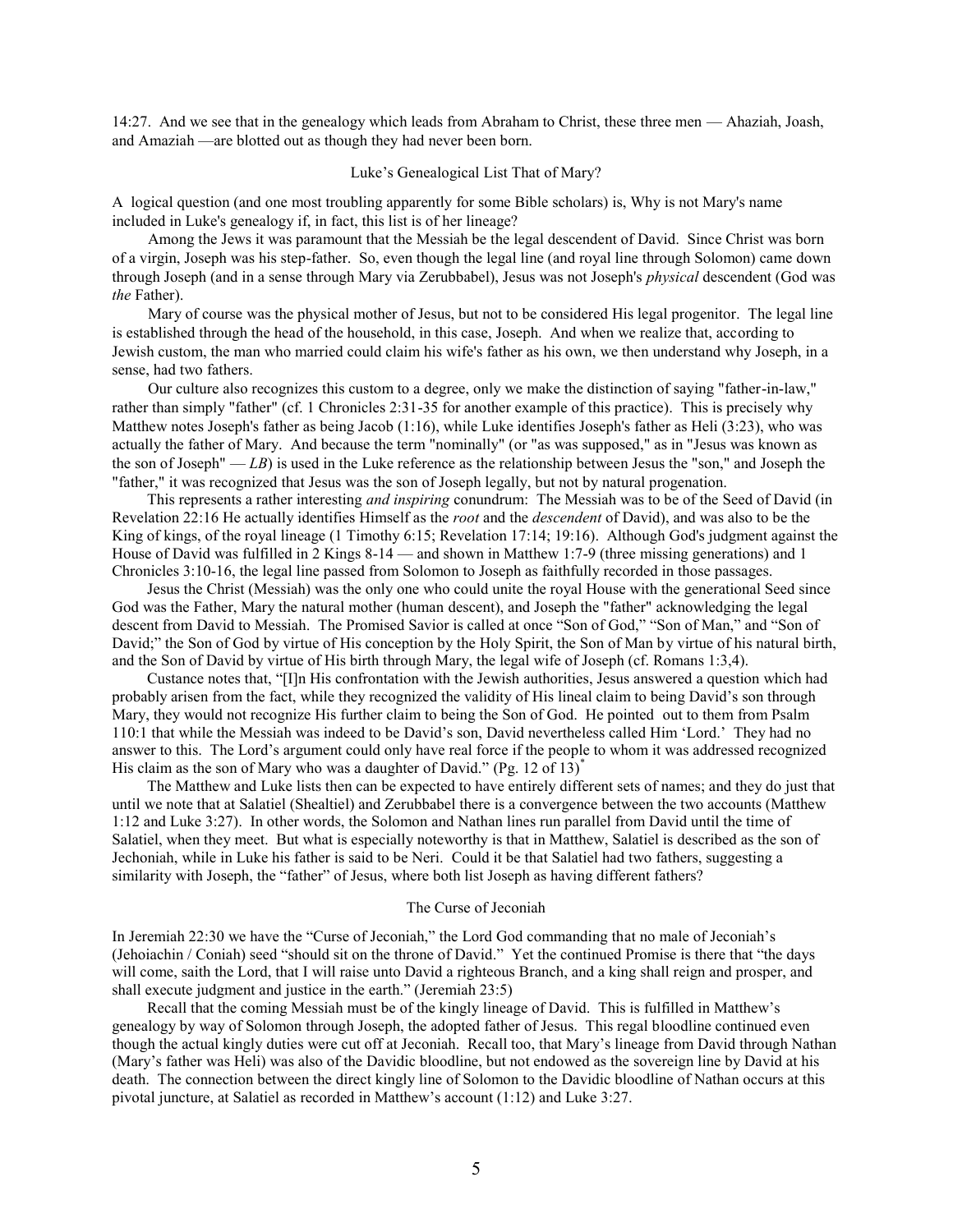Both *Jehoiakim* (Matthew 1:11; cf. Note 6 on page 2 of Appendix 1 for clarification of these names) and Neri (Luke 3:27) were carried off to Babylonian captivity. *Jehoiakim's* son, Jeconiah (the "Curse") married one of Neri's daughters. Custance notes that, "This is a most reasonable assumption really, because, if Neri was known to be of the royal line through Nathan (and Nehemiah 7:5 shows that at least some genealogies had been saved in spite of the conquest of Judah), then who would be more proper as the wife of the still-acknowledged king than a daughter of the royal line?‖ This marriage produced seven sons (1 Chronicles 3:18) among them Salatiel and Pedaiah. Salatiel was apparently the oldest and here is significant since, as Custance notes, "Salathiel was, in fact, properly called the son of Jechonias but also the son of Neri through the latter's daughter." (Pg. 15 of 18) $*$ 

Although Luke's account has Salathiel listed as the father of Zerubbabel (3:27) it is actually his brother, Pedaiah, who fathered Zerubbabal (1 Chronicles 3:19 with Ezra 3:2, etc.) suggesting a Levarite marriage where a brother marries his older sibling's surviving spouse and produces a child (firstborn) in his brother's stead and name (Deuteronomy 25:5-10).

Thus, in this fashion, the legal succession of Solomon (Joseph, Matthew's account) interacted with the line of Nathan (Mary, Luke's account) and Salatiel, though biologically the son of Neri through his daughter, was reckoned as Jechoniah's son for purposes of assuming the kingly line, though having been cut off by the Curse.

# Four Necessary Lines

In order to get a clearer picture of the genealogical lists of Matthew and Luke prior to constructing a historical chronology, I have included in Appendix 1 a chart which shows the *four necessary lines* of the Messiah, with descriptive notes that follow.

In the manner in which the chart is constructed (from right to left), the first essential familial line of the Messiah is that He be established a descendent of the first man, Adam, and therefore a member of the human race. This is what Luke does in his Natural Line by beginning at Adam.

Next, it is imperative that the Messiah be of Hebrew lineage, and I have represented this as the Blood Line at the name of Abraham. This point is established in Luke's account as well as Matthew's list which begins at Abraham.

The third necessary line is also provided in Luke when he records the descent to Mary through King David's son Nathan. This establishes Mary as a descendent of the Royal Line, the House of David.

The fourth is the Legal Line of succession through King David's son, Solomon. This is the titular line so often referenced in conjunction with the Messiah. We find this line recorded in Matthew. Mentioned earlier is the didactic nature of Matthew's lineage and the fact that one can find the moral lessons of the nature of Mankind through the related accounts of these names as given in the Old Testament. These rulers of Judah were largely corrupt, and the prophets assigned to them by God tell the lessons and consequences of ungodly living.

The matter of Davidic descent is of no small import in the historiography of the Messiah, for after the fall of the House of David at Jechoniah, two new forms of political authority subsequently emerged in sequence, and governed Israel/Judah as best they could over the course of the next eight centuries.

Once the kings of Judah were severed it fell to the High Priest (the Saducces) to govern, and when their governance grew to be ineffectual, the Hasmonaen Patriarchate — the Herods among them — became the political head of the Jewish people, doing so until the demise of Gamaliel VI in the year 425 AD (Roth, pp, 101,118,119).

As a voice crying in the wilderness in the midst of the terrible turmoil, it was Jesus, the Christ, and Him alone who could lay claim to Davidic descent.

#### Section B

# A Chronological Dating of History

While a literal rendering of Genesis and a held belief in Divine Creation are essential for a Godly worldview, an unequivocal understanding of the genealogies of Scripture along with their related chronologies as manifest in the recorded lineage of Jesus forms the necessary framework of a logical Christian faith. To know Christ as the Son of God — Very God Himself — while at the same time failing to recognize Him as the *Son of Man* in human form and descent is to abrogate *HisStory*, and to miss the Fullness found only in Him. Although ignorance of the chronogenealogical framework of Scripture does not, in and-of-itself, prevent personal salvation in Christ, without a clear understanding of this essential aspect of the biblical record puts one in doubt of many of the cardinal doctrines of Christianity, essentially turning the Gospel Message into a form of religious mythology. In such a stripped-down non-chronological/historical version, Christian faith ultimately becomes illogical.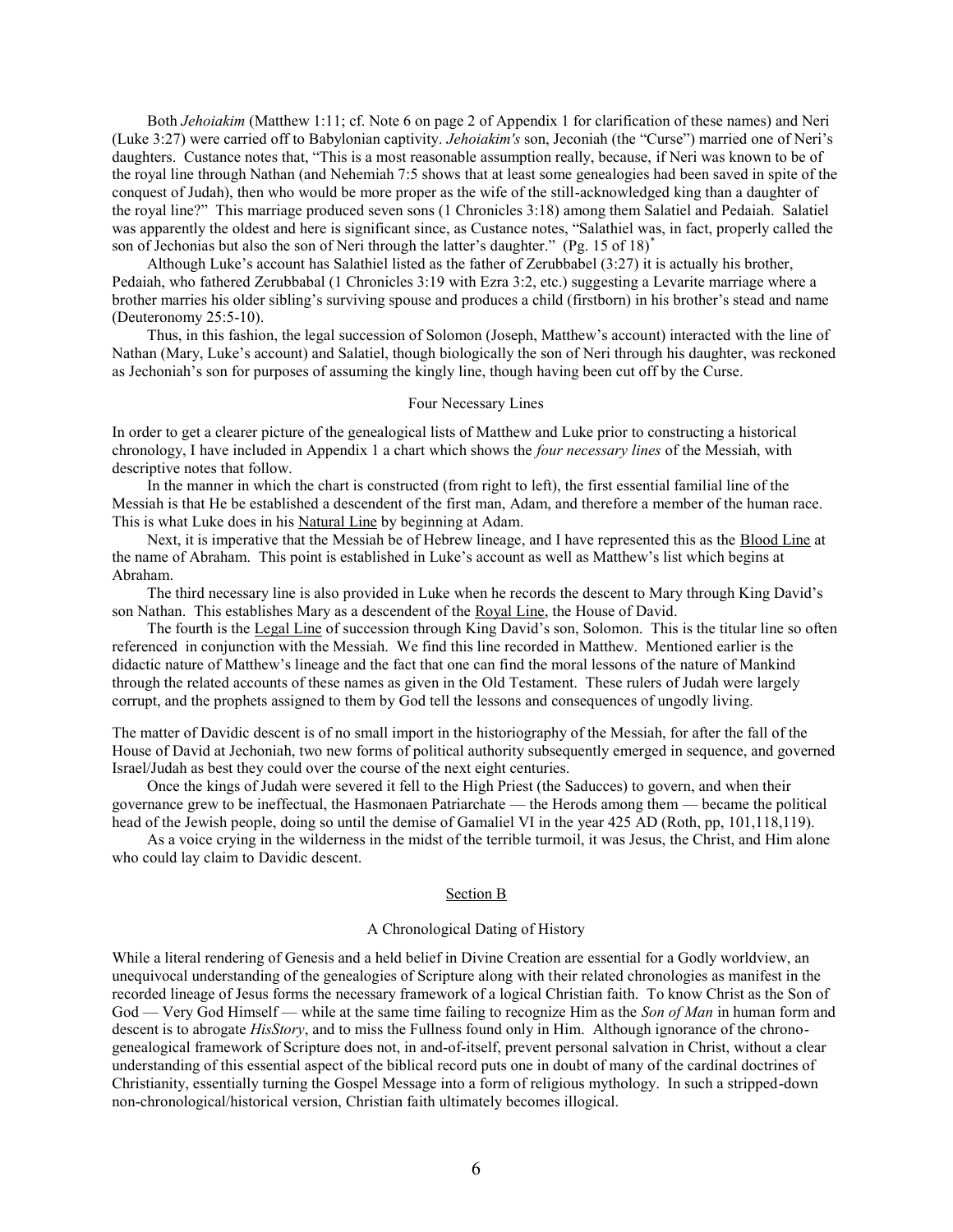To its eternal credit (literally), belief in Christ as Savior is not a religious system devised as a means for man to reach God as the world's religions generally espouse. Christ is unique in that in — and through — Him, God came to man to save him. It is only through the Power of Christ and His Spirit that the person finds God, and indeed, only through God that the person finds himself. And only on that basis can a person then form his moral and ethical character which gives ground to his culture and his existence.

So the genealogies and chronologies of Scripture are basic to Christian faith. Yet it is precisely at this point where modern biblical understanding is the weakest, bordering on non-existent. Three-hundred years of skepticism and biblical criticism have left the theology of Christian faith tattered and torn. Is it any wonder then, that men fall away in droves when their faith is tested and tried in any number of ways?

A belief in the Son of God, the Son of Man, the Christ of the Bible, is to finally know God in a full and fundamental way.

With this understanding in mind, there are two basic impediments to the believer in Christ, hindering him from knowing God personally: 1) Failure to appreciate and understand *HisStory* as based on the framework of the genealogies of Christ and its related chronologies; and 2) A belief in the dubious notion of *pre-history*, the fundamental idea that innumerable events occurred in all realms of existence in an ethereal time-zone which had no Recorder, and which is only available to us through great speculation.

I recently obtained an interesting volume that relates to this second impediment to belief (the notion of prehistory), a seven-hundred page work entitled *The Timetables of History*. Originally produced in Germany in 1946, this masterful secular work provides a horizontal linkage of people and events from the beginning of history to the present day. Translated into the English in 1975 and most recently updated in 1991, the work follows a seven column pattern throughout, highlighting seven facets of history within a linear timeframe: 1) History and Politics; 2) Literature and Theater; 3) Religion, Philosophy, and Learning; 4) Visual Arts; 5) Music; 6) Science, Technology, and Growth; and 7) Daily Life.

The text of this systematic compilation begins at the volume's first thousand year interval (-5000 to -4000), next covering people and events over five century spans (from -4000 to -1001), then to one century segments of history (-1000 to -501), eventually recording events on a yearly basis to the present time.

When *The Timetables of History* considers the beginning of history it provides a practical "date" at -4000, or roughly 6000 years ago based on the inverse Christian calendar  $(-$  is BC;  $+$  is AD) which the western world uses today. Although a "prehistory" is never mentioned in the work, a slight peek back in "time" is given with the "Earliest cities in Mesopotamia (carbon-test dated)." That's it; nothing more. History literally begins at somewhere around four to five thousand years before Christ according to this volume!

This is a remarkable acknowledgement on the part of a completely non-biblical reference text: i.e., Jesus is mentioned only three times (C. Darwin, seven); King David and Moses are each only mentioned twice; Abraham but once; Noah and Adam aren't mentioned at all. Yet, what the compiler and translators have shown (as recent as 1991) is that there simply is no intelligible and legitimate history beyond the chronology provided in the Scripture!

This, of course, presents a major — and ultimately insurmountable — dilemma for anyone who feels that events have been going on over eons of time. How can one have any confidence in alleged events when there is absolutely no recorded chronology in which to place them? This is precisely why the wild speculations given in this regard are so fundamentally nebulous. Thus the catchall, *Prehistoric* used *ad infinitum*, *ad nauseum*!

Once a so-called prehistoric framework has been acknowledged, and then becomes established, it is but left to man to fill that vast void — currently reputed to be something on the order of 4.6 billion years! — with matters in the geological realm, then populate this ancient expanse with all manner of speculative life (biological) forms, finally to visit the realm of cosmology where, at times it seems, the only quest is to peer back over this broad universe of prehistory to the very beginnings of creation some eighteen billions of years ago. People actually learn to believe these things in their head, only to later hold them dear to their heart!

There are astronomers today who wholly believe that the sole purpose for their discipline is to look back in *time*, over vast spans of space, and actually peer at the creation of the universe (note any of the recent works/sayings of astronomer Hugh Ross). Ross (an avowed evangelical Christian) claims that he can look back in time and actually see an event as it is occurring, so long as it is in the realm of cosmology. This is a most bizarre thought (and a curious belief), a fundamental understanding upon which the myth of our culture rests (cf., Schweigerdt, *Evolution As Myth…*, and "The Cosmic Mirage…").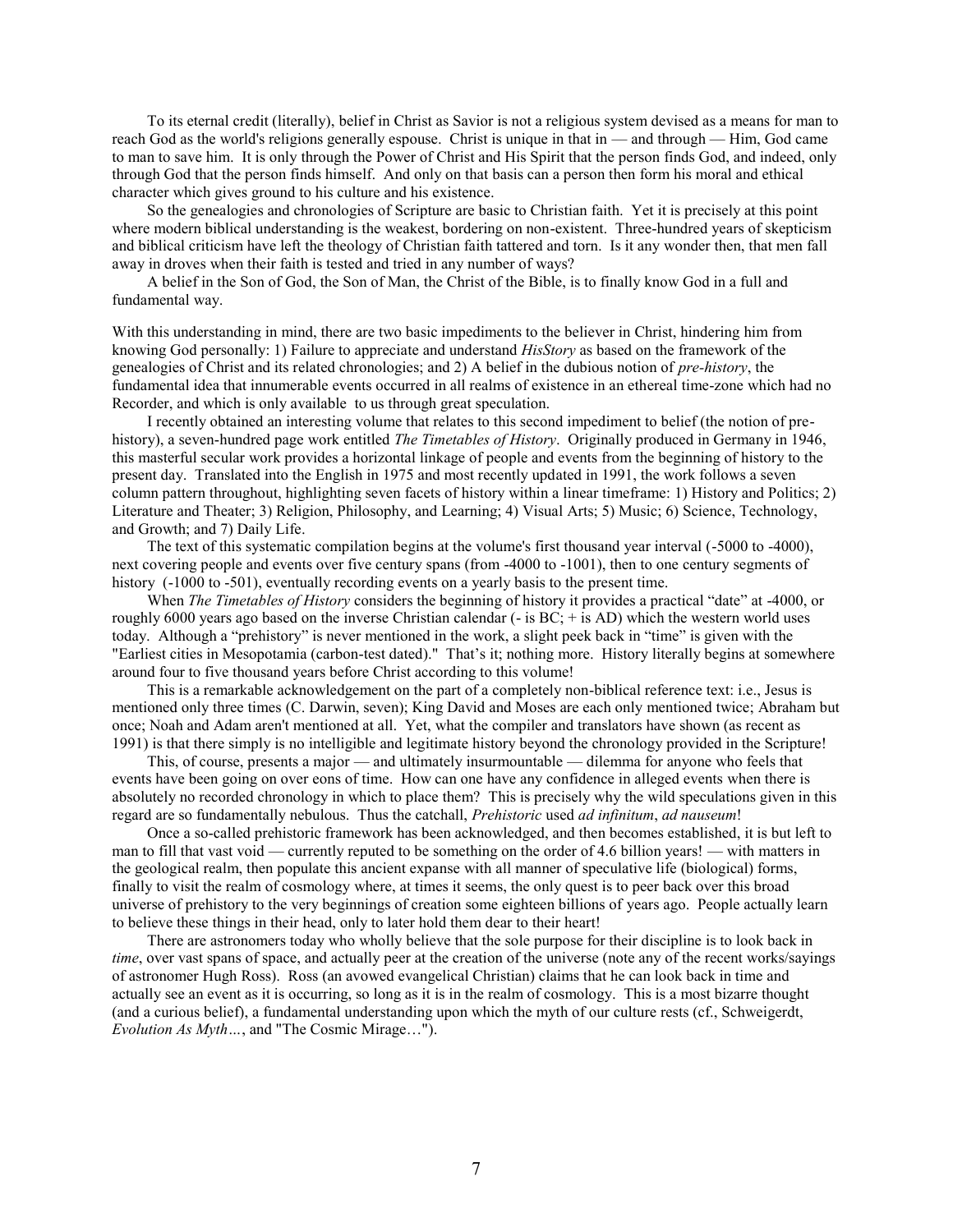#### A Chrono-genealogical Account From Adam to Christ

With a complete and concise genealogy established from Adam to Christ, it is possible to use the included chronologies in the Old Testament lists to establish a reasonable timeline from *the* Beginning of Creation to the present time.

For chrono-historical purposes, we abide by a calendar which is widely recognized around the world, and which gives our present year as 2003 AD. Apart from the fact that this only accounts for the time span from the year of our Lord (AD is *anno domini*, the Year of Our Lord) that only takes us a part way back to the actual beginning of all things.

Having taught the subjects of history for many years, I can attest to the difficulty generated by use of this calendaring scheme. Although the motives were well intended in focusing the world's attention on the centrality of Christ in history, the benefits have been offset in the modern era by the confusion generated by secular skeptics towards His Creation and its place at the start of history. For this reason, I generally prefer to use the calendar employed by the Jewish people and celebrated during their annual New Year (Rosh Hashanah), placing the current age since the Creation at AM 5673 (2003 AD). ('AM' in Latin, *anno mundi*, the Year of the World.)

This dating system is based on the Jewish Vulgar Calendar, following the chrono-genealogical information given in Scripture in literal fashion. In that regard, the accounts given in Genesis 5, 7-11, 8:13, and chapter eleven are critically important in developing a biblical chronology.

When you consider the many different calendars and other dating schemes used by diverse groups and cultures over the course of history, it quickly becomes apparent why the chronological information provided with the genealogical lists of the Old Testament are so important (and significant) in helping to date the age of the history of the world.

It seems so simple, yet is rarely used in genealogies both ancient as well as modern, to provide a chronology based on the age of the parent at the birth of their child. Since the Scripture does this explicitly in all the critical places, it can only be understood as the method God used in passing down this information through the ages. Here we are not interested in developing a calendar, but in providing a chronology from the Beginning of Creation to the present time.

There is a matter of concern to many theologians relative to the age of things and the literal rendering of the chrono-genealogical (genealogies with time-keeping purposes) clearly set down in the Scriptural text. Most of these concerns are addressed in a notion that there are gaps (innumerable gaps) between the names listed in biblical genealogies. These so-called gaps, along with the now discredited "Gap Theory" of Genesis 1:1 and 2 have made it possible for like-minded Christians to insert any number of years (even on the order of millions and billions) between the first two verses of Genesis 1, as well as between the name lists given in Genesis and other Old Testament accounts. This, in turn, made it possible to accommodate the long ages which certain disciples of science demanded, based on a purely naturalistic model.

Of course, the *age-of-father-at-birth-of-son* formula of the Scriptural account should fully negate any such gap notions. But there are other clues that the Bible gives for those who struggle with this problem, most notably items such as Jude 14 which notes that Enoch was the seventh generation from Adam, exactly as the Genesis 5 account renders it.

Another method can be seen in the way the people of old (especially the Jews) identified each other: 2 Chronicles 20:14 — "…the Spirit of the Lord came upon one of the men standing there—Jahaziel (son of Zechariah, son of Benaiah, son of Jeiel, son of Mattaniah the Levite, who was one of the sons of Asaph). With this in mind, can you imagine that as God was declaring His Son that He would provide a complete pedigree with chrono-indicators all the way back to the beginning (Adam)? In that manner the diligent student of the Scripture was sure to get it right!

But the biggest comfort for the skeptic of the linear descent from Adam to Christ should, of course, be a direct comparison between the Genesis 5 and 11 record with that of Luke 3. Here the lists are identical, clearly indicating that no attempt was ever made to add names left out of the earlier records. In other words, the chronological record from Adam to King David is complete and airtight.

With this in mind (and firmly established), there are five benchmark periods we need to account for in developing a reasonable chronology from the Creation to the present: 1) From *the* Beginning (of time and all things) to the Great Flood of Genesis; 2) The years that elapsed between the Flood and Abraham; 3) Abraham to King David; 4) David to Christ; 5) Christ to the present. A tabulation of biblical chronologies provides the information needed for the first two: 1,656 years between the Creation and the Flood; 342 years between the Flood and Abraham. Thus, from the Beginning to Abraham we have 1998 years.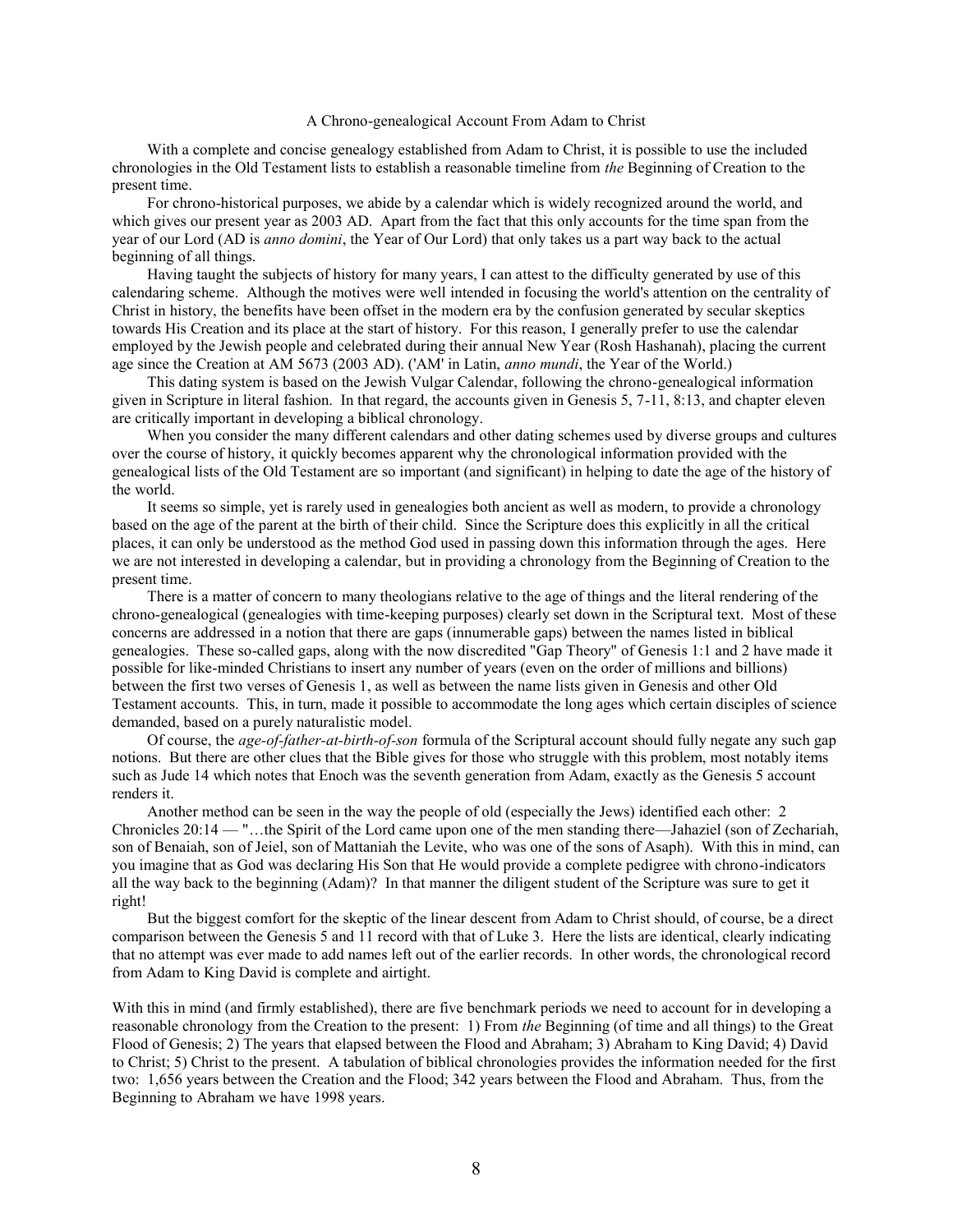There are secular sources in the studies of history and archeology to help us with the time frame between Abraham and the kingdom of Israel (Saul/David/Solomon/Nation of Judah), but nothing as detailed as the records kept for us in Old Testament sources. Without going into great detail covering the major events such as the Exodus, the Wandering of the Children of Israel in the desert, the establishment of the kingdom, as well as the destruction of the kingdoms (Israel first, Judah later) and the four hundred silent years, suffice to say that approximately one thousand years elapsed between Abraham (2000 BC) and David (1000 BC); and another thousand years between David and Christ.

If we do the simple math it is easy to see how most believers who take the Bible literally come to a figure of around 6000 years from *the* Beginning to the present. That math would work out like this:  $1998 + 1000 + 1000 +$  $2003 = 6001$  years. From this the logical conclusion is that the physical universe is on the order of six thousand years old.

Bishop Ussher (Irish, 1581-1656) was more precise in his calculations as were several others before him, and because of his exactitude (the Creation occurred on October 23, 4004 BC / 6007 AM) he has been the subject of tremendous ridicule by secular Old-Age adherents as well as by most in the *intelligentsia* within the Christian community. (I can only imagine the inquisition he would face at the hands of liberal churchmen were he alive today. But of course, most of them have never read his work [*The Annals of the World*], a task which should surely be done in order to maintain some level of intellectual integrity.)

As mentioned earlier, my preference is the current Jewish calendar since, after all, the Jews are the "People of the Book." Besides, it is a calendar which is celebrated yearly, even by non-observant Jews (with many who claim to be atheists!).

In using the Vulgar Jewish Version — the calendar of the common people (the vulgar) — we are using the simplified chronology which gives a consistent running from the week of the Beginning to the present of 5763 years in our year 2003. To be sure, there are other chronology models (some 300 in number) that run a range of 5714 to 8982 years since the epoch of Creation. Of the more thoughtful — and comparatively recent — chronologies we find that of John Thomas, M.D., who places the Creation date at 6091 from the present, and who does so categorically (Thomas).

The full range of chronological tabulations from the Hebrew (Massaretic) text to that of Rabbi Lipman runs from a low age of 5619 (Lipman) to a high of 6164 (Massaretic), with other secular calendars (Egyptian, Persian, Chinese, Babylonian, Indian) yielding dates as high as 8207 years since Creation (Hales).

In the final analysis, we have the chronology of history given for us with a mere variance at the extreme ends of the spectrum of 2588 years, and a total of years well under 10,000. After extensive study, Dr. Hales himself ascribed an age of 7414 for the age of Creation (Hales).

#### In Conclusion

There are well-meaning Christians who claim to reject the notion of Evolution entirely, but still hold to a universe and earth that are billions of years old. Here they miss the point entirely.

Millions/billions of years are to Evolution what a literal reading of Genesis is to the Gospel Message. Uniformitarianism (gradualism, vast eons of time) is *foundational* to the *fundamentals* of Darwinian Evolution. The six-day account of Creation Week is *foundational* to the *fundamentals* of the Christian Message. The historical timeline of one can not be used to support the message of the other. A six-day Creation record could never support the Evolution model. Likewise, a Uniformitarian premise of billions of years cannot be used to support a teaching that God is ever active in *HisStory*, specifically in the life of the individual believer.

When considering the genealogy of the Messiah we would certainly hope the babe in the manger in Bethlehem would have a lineage of pristine parenting. Indeed, a detailed study of His genealogies reveals that the opposite is the case; that He has instead a string of sinful and corrupted parents, just as we find, to one degree or another, in the families in the general human population throughout history. It is precisely these generations that establish the relationship of the Lord Jesus to the rest of the human family.

Consider the five women specifically given in Matthew's account. Tamar  $(v.3)$ , Rehab  $(v.5)$ , and Ruth  $(v.5)$ were not Israelites. Although Ruth seems to have led a moral life, Tamar, Rehab and Bathsheba (v.6) did not. And Mary, the mother of Jesus, was so despised for her illegitimate condition that Joseph was preparing to break their engagement and put her away until convinced otherwise by the angel of the Lord (vs.19-25).

These mothers, and fathers in Jesus' genealogy bear stark witness to the love and grace of God to bring His only begotten Son into this world with due regard to the human condition. If the Savior is to dwell on this earth ultimately to die for the sin of the world, He must certainly bear the scars of the world's iniquity.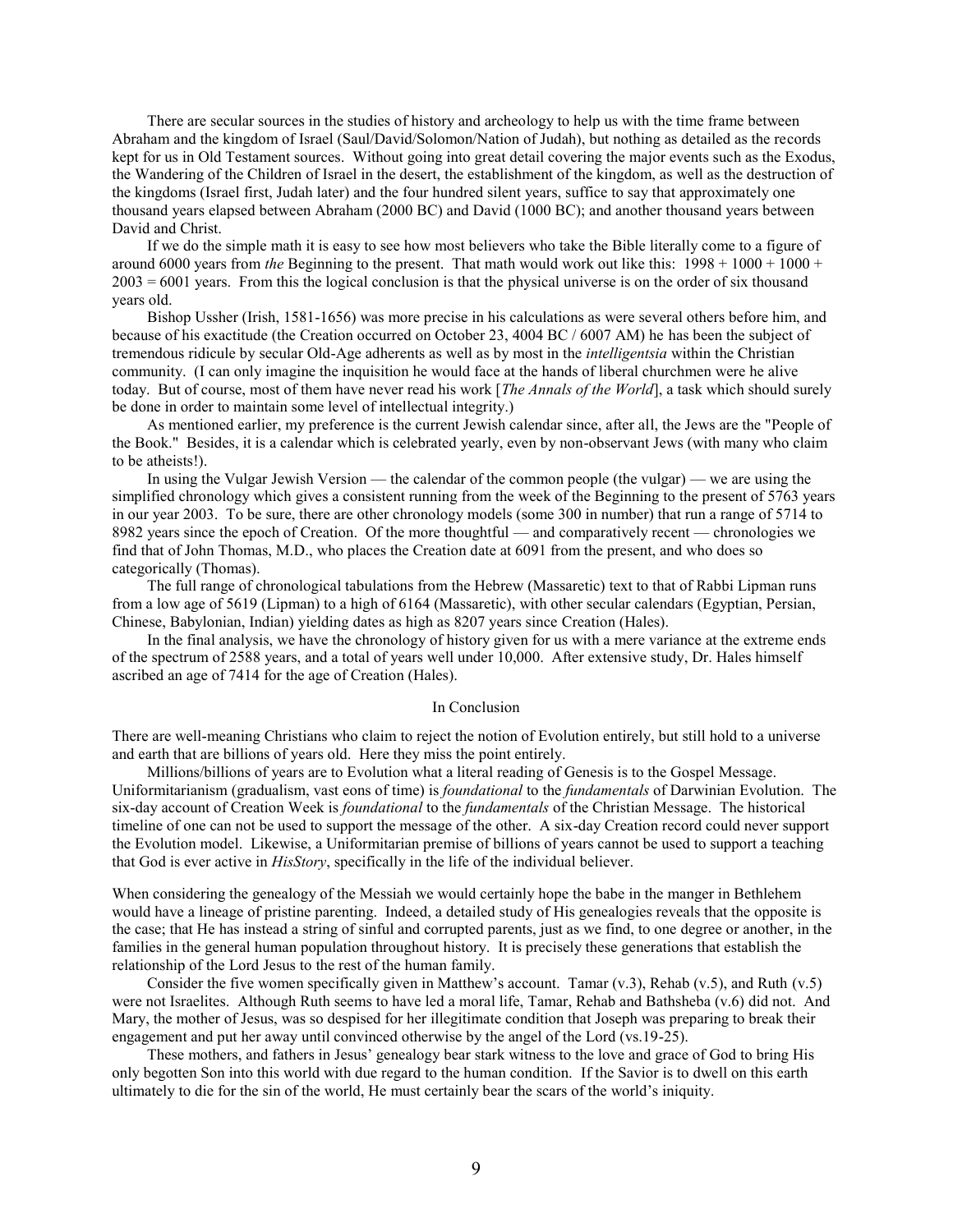In the fall of 2000, a conservative, evangelical North American seminary published and distributed an advent brochure containing several readings meant to be used during the Christmas season. None of these readings was particularly noteworthy, except for a brief passage in the devotional entitled "A King's Birth in a Stable." The seminary's New Testament professor wrote that devotional, including words which eventually led to an uproar throughout the larger conference of which the seminary was a part.

I comment on these words of the professor because they reveal the confusion that is caused when a leader (in this case a Bible teacher) in the Church does not correctly understand and fully appreciate the genealogies of Scripture. It became my calling for a time to correspond with this Christian brother, and in so doing learn the reason for the errors in his thinking. The subsequent voluminous correspondence did much to reaffirm my faith in the complete, concise, consistent, inerrant and infallible Word of God.

The professor's words in describing the birth of the Messiah as a babe in Bethlehem reflect his understanding of the manner in which Christ came to earth (and the manner in which God, the Father, placed Him into our midst). The words also reflect the professor's understanding of how Christ the Creator of the heavens and earth brought all things into being, as well as his understanding of history, bearing a copious amount of secular teaching and error.

So the newborn rested in a slop trough. The second person of the Blessed Trinity, who was in the bosom of his Father from eternity past; the divine agent of creation, who supplied the unimaginable power behind the Big Bang at the birth of the cosmos fifteen to twenty billion years ago (if scientific estimates are meaningful); the One appointed to unify all things in the coming end, as the Omega-point of the universe; this One, on becoming flesh, rested in a slop trough.

The professor, having been raised on a farm, surely knew the difference between a manger (which he mentioned previously in his piece) and that of a slop trough as the distinction between a food waste dump where the swine feed, as opposed to a manger where hay was placed for the feeding of cattle.

The professor also knows of the genealogies and chronologies of the Bible, but here follows the teaching of theologians such as B. B. Warfield, B. Waltke and D. Kidner, who reason that these recorded details of Scripture are essentially meaningless when it comes to dating history and forming a timeline as a framework of historical understanding. These theologians find numerous gaps in the records which then allow for the insertion of potentially millions and billions of years into the chronology of time.

Building on this spurious knowledge, the professor is not aware that the version of the beginning and the end of the universe to which he subscribes is completely contrary to faith in the God of Creation and the Savior of the world. Even as the Big Bang holds a fundamental notion of spontaneous and uncontrolled expansion, so the "Omega-point" idea represents a nebulous force which will benevolently unite all matter and events at the end of existence some 500 billion years hence (Tipler).

The inherent dangers to Christian faith when one deviates from the detailed message of Scripture are evident here. In the final analysis, the confusion of this New Testament professor emanates from his quandary when it comes to understanding and embracing the chronological timeline woven throughout the Old Testament, and made manifest in the lessons of the genealogies of the Messiah as given in Matthew and Luke.

# On a Final Note

If we are to *remain* in the Church (and we must); and if we are to *reform, restore* and *rekindle* the church (and we ought), then it is incumbent on us to first examine the governance of the local church body, and there look upon its constitution. We should notice how our local ecclesiastical body addresses the matter of the Holy Scripture, and there find (generally) the terms, *inspired*, *infallible*, and *inerrant.*

In our day and age these terms, *inspired*, *infallible,* and *inerrant,* have fallen on difficult times. Through academic scholarship and critical/skeptical analysis, these words have been stretched to new, and, some would describe, *fuller* meanings.

It is no longer satisfactory — nor even meaningful — to see the Bible as simply infallible (or inspired, or inerrant), since, in this debate, literal terms have taken on new meanings. Witness the license that Hugh Ross takes with the simple word *day* as recorded in Genesis 1. Ross makes light (while deadly serious) of the fact that he believes in a "*literal* day," a day made up of billions of years! Such a cavalier attitude towards the words of Scripture should find no place in Christian faith nor Christian teaching. And yet such people have had a grave influence on the Church today!

Who was Jesus, and where did He come from? It surely is not enough to say He was the Son of God, for He was also the Son of Man. Nor is it enough to know Him as the Son of God, for without having cognizance of His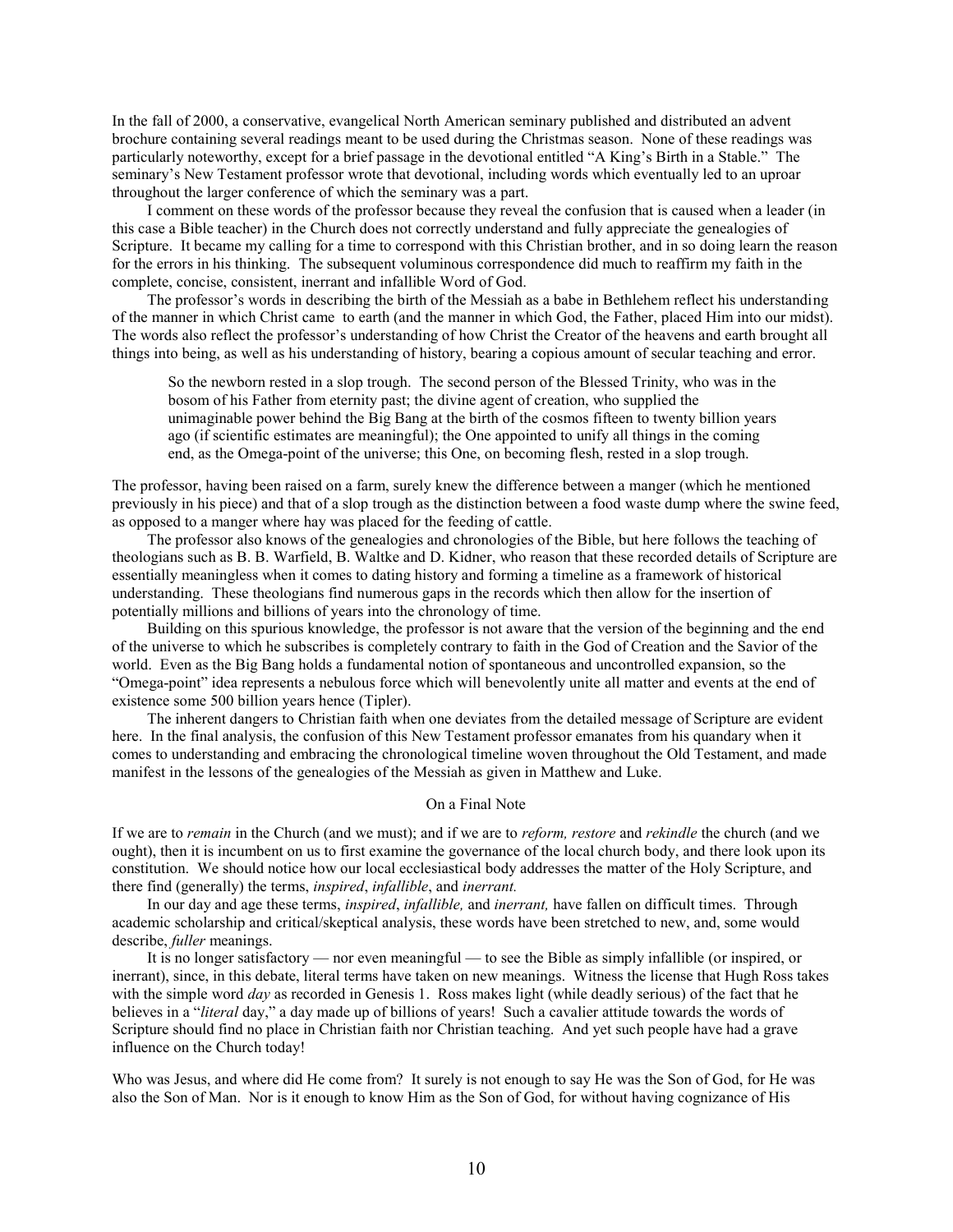humanness, His unique place in history is negated. And if thus negated, Jesus eventually becomes one of those fictional characters found so frequently in mythological narrative; and indeed, such is the case even for many calling themselves believers today.

Who was Jesus really, and where did He come from? These are the two questions dealt with — and sufficiently addressed — by the Gospels of Matthew and Luke. Of the two questions, the first is the easier to reckon factual since we are given His miraculous birth, His teaching, His miracles, His death, His resurrection. In other words, we have in these accounts the details of a full life and testimony, not just once, but actually recorded in the text of four different volumes.

But the second question — where did He come from? — requires the hat of scholarship (Bible study) if one is to know Jesus fully. In other words, there is a whole story behind this unique Man, and this is what the Old Testament is largely about. It is impossible to have complete faith in the Christ of the Bible, the God of the Universe, without understanding how His tapestry — indeed His life blood — is woven throughout human history, from the Beginning, through the present, to the future, by way of His fathers, David, Judah, Abraham, Adam — God.

When we comprehend Jesus Christ within the full context of Scripture we come to realize — indeed, conclude — that the Babe in the manger was none other than the Creator of the Universe, the Sustainer of all things, as well as the fully sufficient sacrifice for sin, and King forever. For Hebrews 1:2-3 clearly teaches us that God gave His Son, Jesus Christ, "…by whom also He made the worlds; Who being the brightness of His Glory, and the express image of His person, and upholding all things by the word of His power, when He had by Himself purged our sins, sat down on the right hand of the Majesty on high."

And what if another should come claiming to be Messiah, the Savior of the World? They do come, and they do claim such. Many there are who are carried away by these false messiahs.

There can be no other Messiah than Jesus of Nazareth. The Jew, in particular, still seeks the Messiah today. But there was only One who met the qualifications to be King of the Jews, and the Lord of all.

In Matthew and Luke we have the only genealogically complete record of the Messiah. Only One, by nature of His immaculate conception, His natural birth, and his royal pedigree can be Messiah. Following His ministry on earth, all genealogical records were destroyed save those in the Bible; Old and New Testament, Matthew and Luke in particular.

Jesus of Nazareth fulfilled all requirements. As MacArthur notes, all Jewish lineage records were destroyed by Titus Vespasian and the Romans in 70 AD. "If anyone showed up today and claimed to be *Messiah*, son of Abraham, son of David, he could never prove his claim to be true. The last verifiable claim to the throne of David, both in terms of bloodline and legal claim was Jesus, and He left no heir." (MacArthur, p.2)

> Don't ever forget the wonderful fact that Jesus Christ was a Man, born into King David's family; and that he was God, as shown by the fact that he rose again from the dead.

> > 2 Timothy 2:8 (*LB*)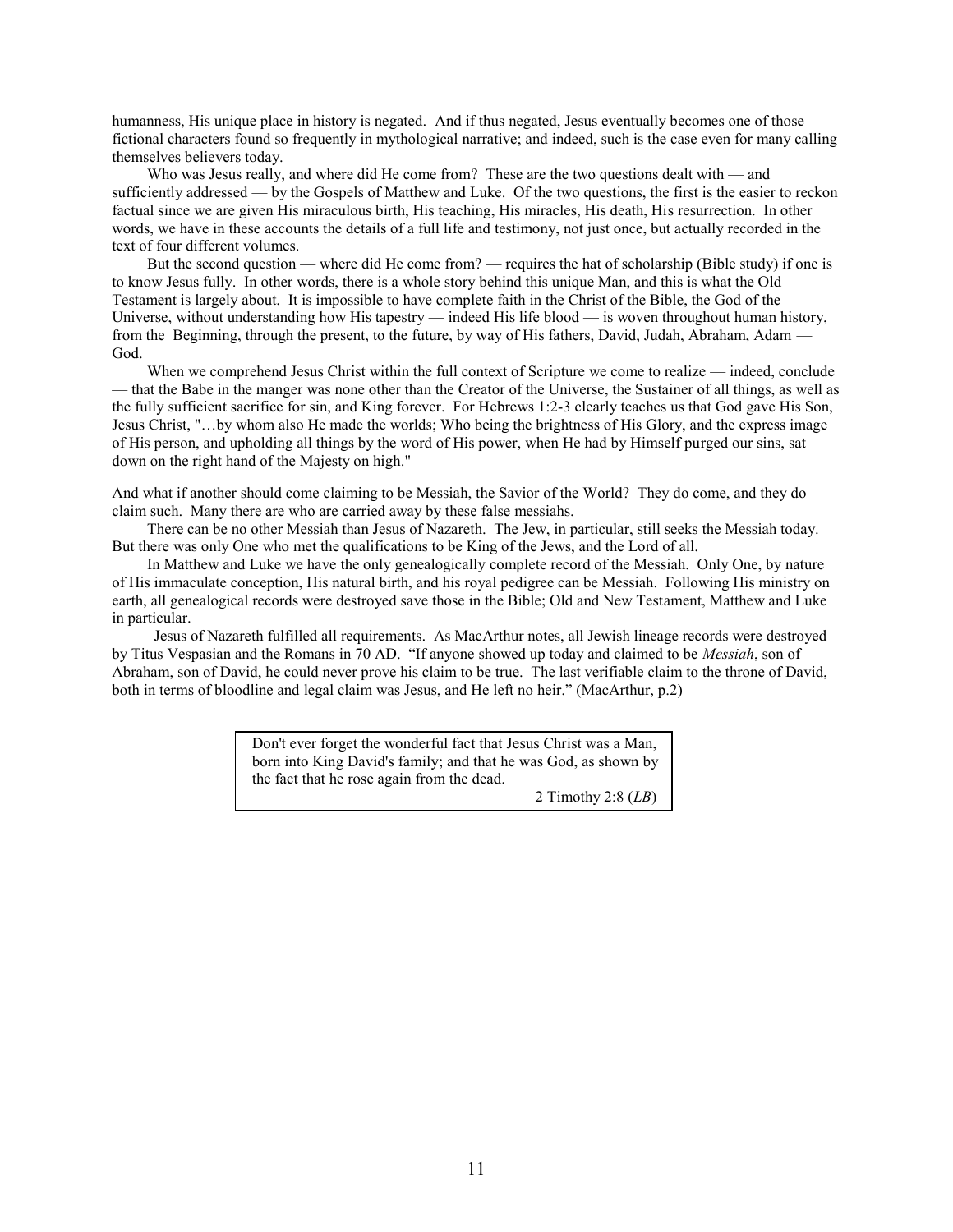#### Resources

"Answers In Genesis," (Cainan reference) [http://www.AnswersInGenesis.org/docs/3748\\_original.asp](http://www.answersingenesis.org/docs/3748_original.asp).

Brown, R.M., *The Bible Speaks to You*, W.L. Jenkins, 1955.

- Custance, A., *The Hidden Things of God's Revelation*, 1977, (Custance Library/Bible Genealogies: [http://custance.org/Library/Volume7/Part\\_V/Introduction.html.](http://www.backflip.com/perl/go.pl?url=13087716) <sup>\*</sup> Note: Page references given in the text are taken from the work as given on the website. Since this address is the introduction page to "The Genealogies" of the Bible," the cited references within this paper are designated by total page number of each chapter, i.e., Old Testament references are listed as "Pg. # of 27," while New Testament references are listed as "Pg. # of 13.‖ Also, this site includes many helpful charts, [http://custance.org/Library/Volume7/Part\\_V/adam.html](http://custance.org/Library/Volume7/Part_V/adam.html) being a full list of names from Adam, through Abraham, and following the Solomon line to Joseph, and the Nathan line to Mary.)
- Evans, T., *Who Is This King of Glory? Experiencing The Fullness of Christ's Work in Our Lives,* Moody Press, 1999.
- Hales, W., *A New Analysis of Chronology and Geography, History and Prophecy*, 1830.
- MacArthur, J., "The Birthday of the King," (via the Internet)

Matthew Henry Commentary

- Roth, C., *History of the Jews*, Schoken Books, 1954/1967.
- Schweigerdt, B., *Evolution As Myth: Scientific Orthodoxy and its Implications for Society*, monograph, 1995.
- Schweigerdt, B., / Professor P. Rainbow (NAB Seminary) correspondence, April 9 and 17, 2001
- Schweigerdt, B., "The Cosmic Mirage: Space, Time, and the Relative Age of the Universe," essay, 1999.
- Thomas, J., "Chronikon Hebraikon The World's Age Scripturally Demonstrated," 1865, http://www.christadelphia.org/books/chronikon.
- Tipler, F., *The Physics of Immortality*, Doubleday, 1994).
- Ussher, J., *The Annals of the World*, (1650) revised, Pierce, L., 1998, http://www.revelationwebsite.co.jk/index1/ussher/ussher.htm.
- Warfield, B.B., *Biblical and Theological Studies*, Baker Book House, 1911
- Whitehouse, O. C., "Old Testament Chronology"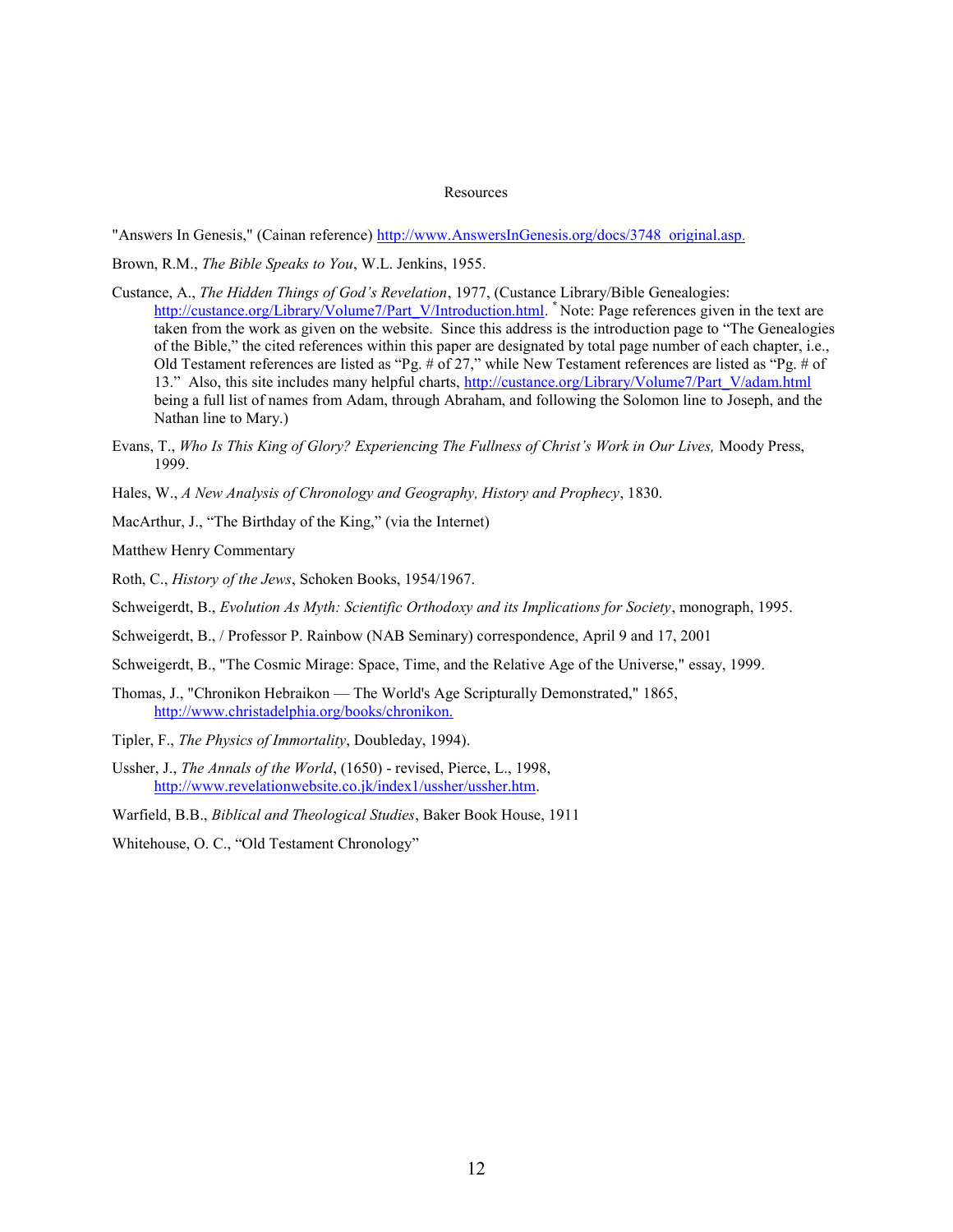# *4 Necessary Lines of Jesus*

**Bruce Schweigerdt, MA**

**July 2003**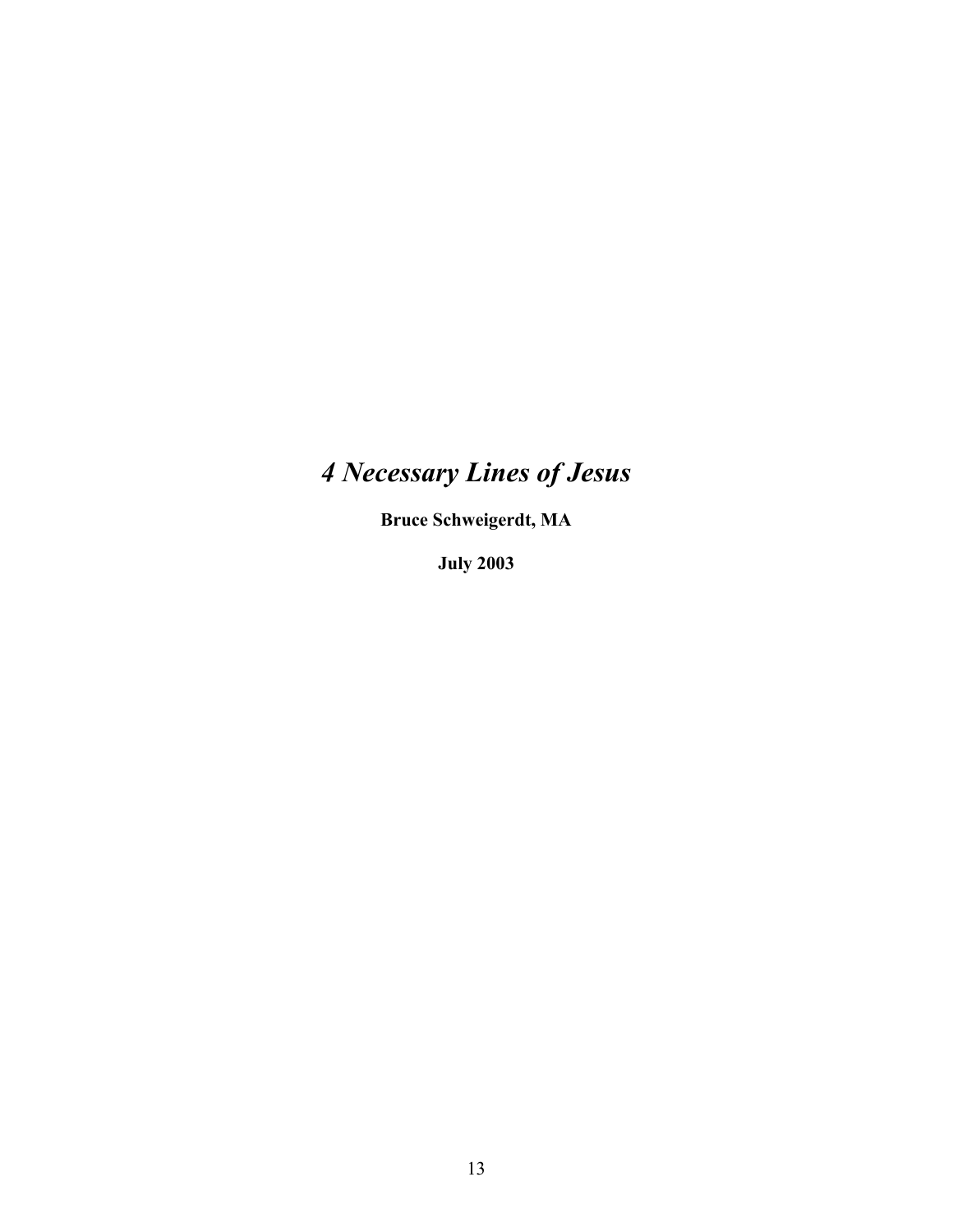# Appendix 1

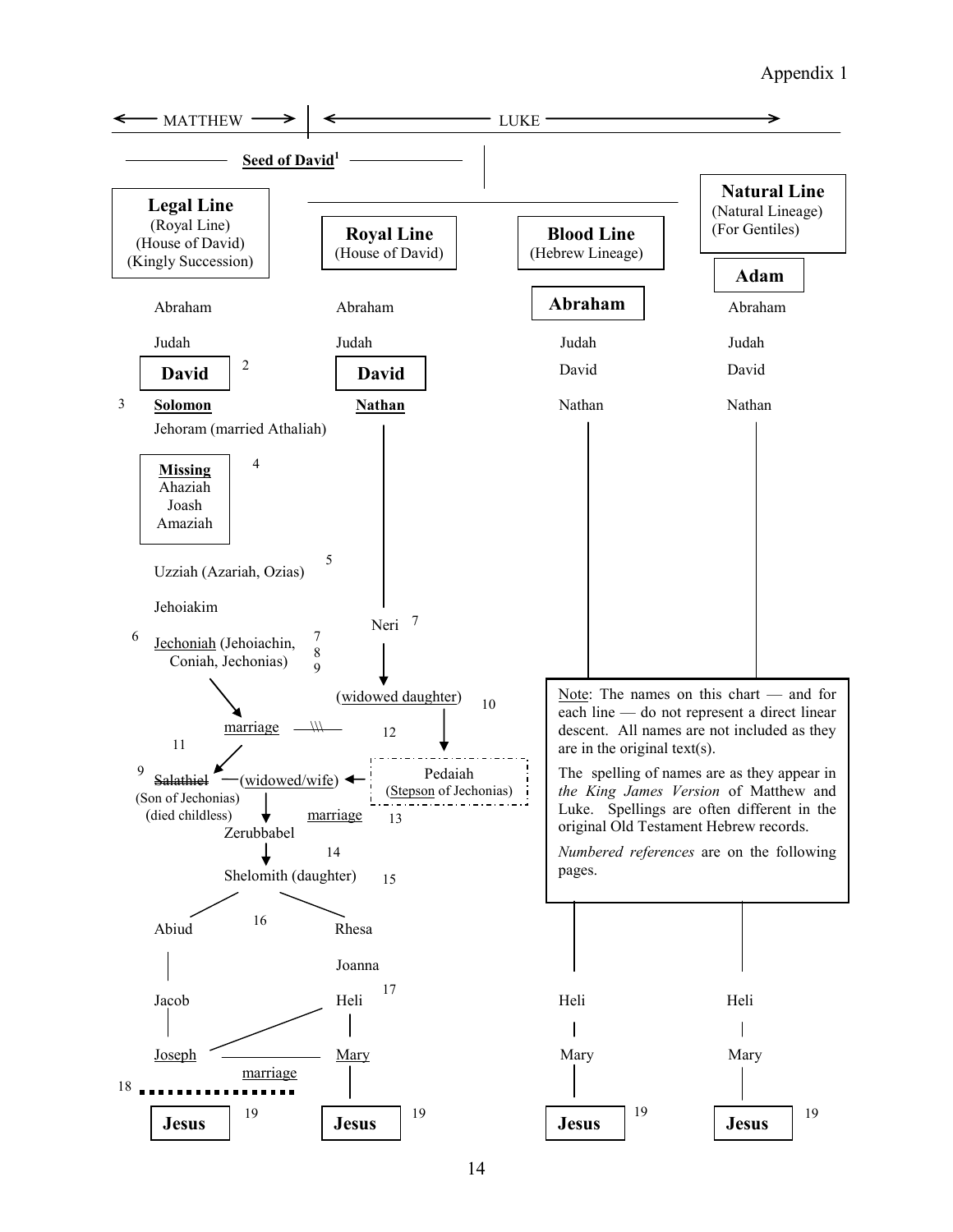1. God vowed to David that his seed would endure forever. Indeed, the very *Seed of David* provides the context of Messiah's fulfillment. At the conclusion of the Book of Revelation, as Jesus the Christ (Messiah) declares his identity he furnishes this tantalizing description of Himself in relation to David: "…I am the root and offspring of David…." (Revelation 22:16)

2 Samuel 7:12-13 Psalms 89:35-36 Psalms 132:11

2. God tells David that in Solomon He will establish the throne of his kingdom (kingly succession) over Israel forever —

1 Chronicles 3:1-9 1 Chronicles 22:7-10

3. In 1 Kings 9 God tells Solomon that if he walks with Him… then would He establish the throne of his kingdom upon Israel forever —

1 Kings 2:1-4

4. Names blotted out (the principle) —

Exodus 32:33 Deuteronomy 9:14; 25:19; 29:20 2 Kings 14:27

5. According to 1 Chronicles 3:11 and 12, Azariah (Ozias in Matthew 1:8; Uzziah) is actually the great-great-grandson of Joram (missing: Ahaziah, Joash, Amaziah), although in Matthew's list Ozias (Azariah) is given as the direct descendent of Joram —

1 Kings 22:50 2 Kings 8:16 - 2 Kings 14:21

6. Matthew 1:11 and 1:12 can be confusing since Jechonias is recorded twice with an interlude noted: "…about the time they were carried away to Babylon. And after they were brought to Babylon…." In order to understand what is happening here it is important to observe that the first-mentioned Jechonias, the son of Josias, *had brethren*, while the second recorded Jechonias makes no mention of this distinction.

The Old Testament context for the original accounting is found in 1 Chronicles 3:15-17 where we find that the *sons* of Josias were Johanan (Hohanan), *Jehoiakim*, and Zedekiah (the brethren, no *Jechonias* mentioned). It was this Jehoiakim, the son of Josias, who had Jechonias, who was carried off into Babylonian captivity and there raised a son, Salathiel. Therefore, the first Jechonias is actually identified as Jehoiakim. The difficulty occurs in the transliteration from the original Hebrew into the Hellenized Greek. The names Jehoikim and Jechonias in the Hebrew are slightly different, but in the Greek assume the same form. Indeed, most, if not all, genealogies have problems similar to this.

In researching my own family tree I learned from a non-linear relative (an elderly gentleman named Jacob Schweigert, my father's distant cousin) of a common ancestor whom he named as *Hongoric* Schweigert. It became clear upon further investigation that this ancestor to us both was in fact one *JoHann Georg* Schweigert, which, when translated into the English (from the Russo-Germanic) becomes *John George* Schweigert, a common cultural name which my father's brother, *George* Schweigerdt, eventually assumed.

Custance notes that many have difficulties with seeming contradictions in the names and numbers of these accounts and offers this astute observation: "Not a few commentators who have little confidence in the Word of God have, in the past, taken the apparent discrepancy in the total count of generations -- along with the fact that Matthew omits a certain number of names - as a proof that Scripture is far from being historically accurate or consistent. The mathematical inconsistency here in Matthew's genealogy *is apparent only and results from paying insufficient attention to the precise wording. This inattention is inevitable if one has only a low regard for the Word of God*. But if we observe that the first Jechonias is said to have had brothers and the second Jechonias had only one brother, then the difference between the two is clear to the attentive eye. Indeed, what better assurance could God have supplied us as a means of identification and distinction, especially if He foresaw that the names which are so distinct in their Hebrew form should in due time become confused in the Greek?" ("The Genealogies of the Bible: a Neglected Subject" pg. 4)

- 7. Jechonias (Matthew 1:12) and Neri (Luke 3:27) both taken into Babylonian captivity.
- 8. "Curse of Jechonias" —

Jeremiah 29:22-30 — "O earth, earth, earth, hear the word of the Lord. Thus saith the Lord, Write ye this man childless, a man that shall not prosper in his days: for no man of his seed shall prosper, sitting upon the throne of David, and ruling any more in Judah." Note: "Thus saith the Lord, Write this man childless…," as if to say, "Matthew, you …write this man childless…." Indeed, this is precisely what we find in Matthew 1:12.

1 Chronicles 3:15-16

- 9. To put it crudely, anyone who would sit as King of the Jews (Messiah/Christ) must be descended from King Solomon but not descended from King Jechonias. The line is cut off at Jechonias (he had no natural grandchildren since his son, Salathiel, died childless), and, of course, again at Joseph. The Solomonic line in Matthew's account instead shifts to Luke's line at Zerubbabel (Zorobabel).
- 10. Lineage traced through the mother's father.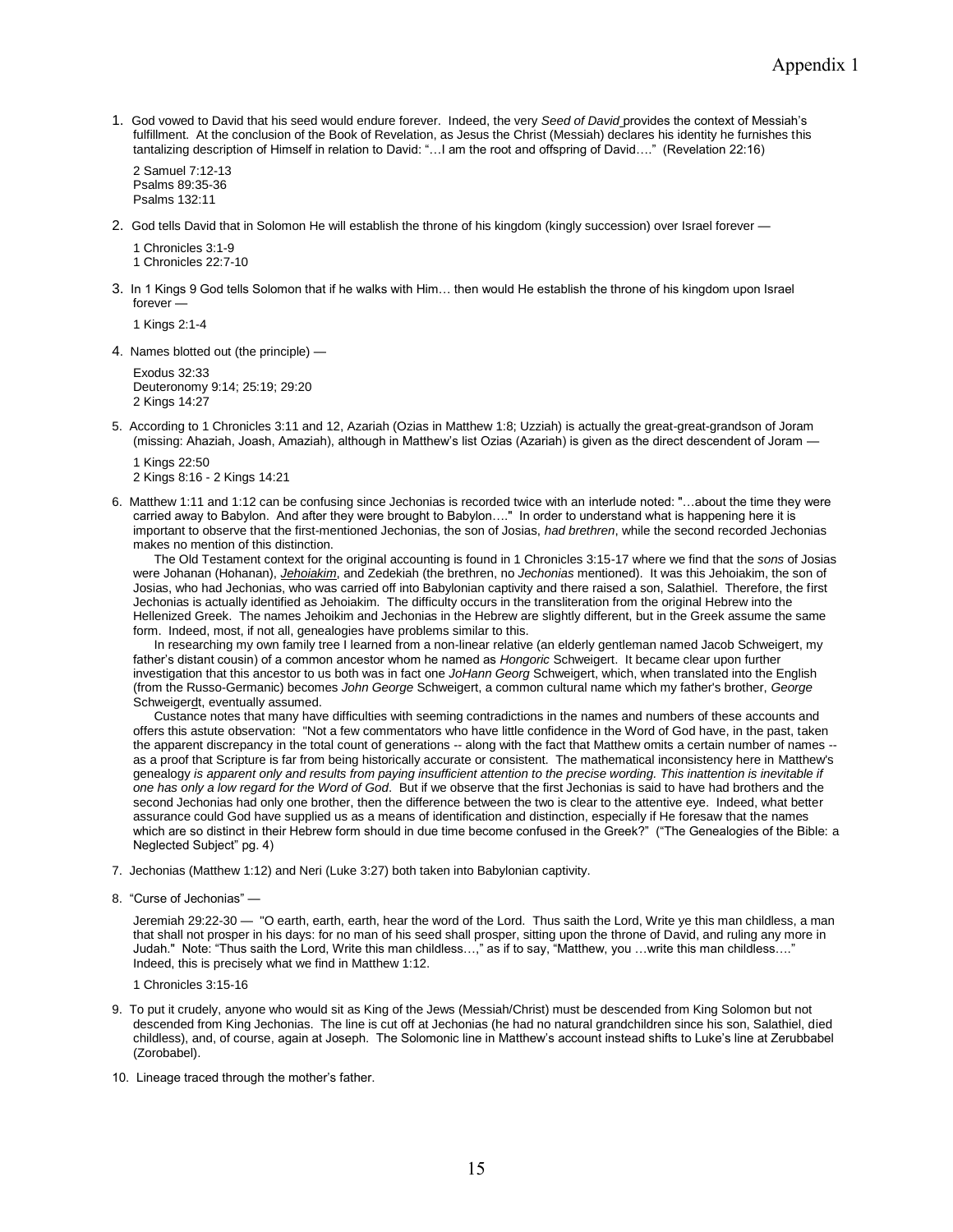- 11. Salathiel is properly called the son of Jechonias but also the son of Neri through the latter's daughter by marriage. The two lines from David through Solomon and through Nathan meet in Salathiel through this marriage.
- 12. It is likely that Jechonias married the widowed daughter of Neri, according to Custance. This daughter of Nathan's line brought her son, *Pedaiah* to this marriage. In this manner Jechonias became Pedaiah's step-father; Jechonias' natural son, Salathiel, became Pedaiah's step-brother. ("The Combined Genealogies of Matthew and Luke," p.17)

Jeremiah the prophet (22:30) announced that God would remove Jechonias' family from the throne. Although it was necessary for Messiah to be the King of the Jews through the Davidic/Solomonic branch (and this was maintained through the legal (titular) line of Jechonias/Salathiel/Zerubbabel, the family of Jechonias was cut off genetically at Jechonias, passing to the Davidic/Nathanic branch through Neri's daughter, and her son, Pedaiah.

Obviously Pedaiah is a key and pivotal member here. This can be attested to by the fact that his name appears prominently in the original record (1 Chronicles 3:17,18) as the father of Zerubbabel, but does not appear in either Matthew or Luke's account, the name Salathiel appearing in his stead as the father of Zerubbabel. Here there is no speculation, only necessary interpretation to deal with the nature of this puzzling information. Is this making too much of the resolution of a seeming conundrum in the Scripture?

Look closely at 1 Chronicles 3:17-18, and notice how it is written; indeed, consider carefully all of the names in this chapter (3) of the Chronicles to see how individuals are identified through the use of certain conventions of language to assist us in understanding the full genealogy of Christ in our day.

In the *King James* translation, there are only two occasions where the word *also* is used in this chapter: verses 6 and 18. In the case of the first reference to the sons of David, it seems obvious that the nine sons listed in verses 6 to 8 are his stepsons brought to him through marriage to their mothers. An alternative to this would be that these nine sons were from the two wives (at least) that are not named among the seven here, since 2 Samuel 15:16 and 20:3 mention "ten young wives" with no immediate reference to their children by David. But it seems more likely that the "ten young wives" are in addition to the ones mentioned in 1 Chronicles 3.

The second use of *also* appears in reference to Pedaiah and his father, Jechonias. It is obvious that Pedaiah holds a different status than Salathiel and the latter's brother, Assir. And since Pedaiah doesn't appear in either Matthew or Luke's list, his significance is that of the *royal bloodline* from David to Jesus, while Salathiel's role is that of the titular (kingly line) bearer. Since, in this scenario, Pedaiah and Salathiel are stepbrothers, and since Salathiel is cut off due to the "Curse," it is left to Pedaiah to marry Salathiel's widow and name his firstborn, Zerubbabel, as the son of Salathiel according to the Levarite marriage tradition (cf., Deuteronomy 25:5,6).

- 13. 1 Chronicles 3:19, Pedaiah has a son named Zerubbabel (*Zorobabel* of the New Testament, in both the Matthew and Luke accounts.) Note: In both the Matthew and Luke accounts, Zorobabel is the son of Salathiel; Pedaiah is not mentioned in either. (See note #12 above)
- 14. At Zerubbabel, the male seed of the Messiah's lineage ceases. The 1 Chronicles reference (3:20) notes specifically that Zerubbabel had a daughter (Shelomith) in addition to seven sons. In this, when "a daughter" is mentioned, one can be sure that something significant is about to occur, as in 3:9 where David's daughter, Tamar, is mentioned (c.f., 2 Samuel 13).

It must be noted, of course, that Zerubbabel (as with Pedaiah) is a focal link in the genealogy of Jesus as he appears in both Matthew 1:13, (Zorobabel) and Luke 3:27 (Zorobabel), but that the names descending from Zorobabel to Jesus in both these accounts are not recorded in the Chronicles (1 Chronicles 3:21-24).

But something else that is significant occurs in the very next chapter (4) of 1 Chronicles, where all of a sudden we are taken back again to Judah to find in verse 4 that the son of Hur was Bethlehem, the ancestral home of Joseph, the adopted father of Jesus. We note that the son of Judah mentioned in this list in not Perez, the ancestor of David (and the Davidic lines of Solomon and Nathan) but of Shobal.

So, who was the husband of Shelomith (the daughter of Zerubbabel), and the father of *her* children? Was it a man from the line of Judah, through Shobal; a man who, by Shelomith, a titular descendent of Solomon through Jechonias, had at least two sons, Abiud of Matthew 1:13, and Rhesa of Luke 3:27, naming their grandfather, Zerubbabel, their father as was the custom of the day?

The men named in Matthew and Luke from Zorobabel to Jesus do not appear in any Old Testament records. This is due largely to the interlude of four hundred silent years from the last Old Testament book, Malachi, until the first New Testament book, Matthew, which, interestingly enough, begins with a genealogical record, that of Jesus the Christ (Messiah). But it also results from the fact that from Zerubbabel forward there existed no longer a "pure" bloodline and titular line to be recorded and carried forth for purposes of kingly descent. From this point onward we are led to trust the accounts given us from Matthew in addition to the major portion of Luke.